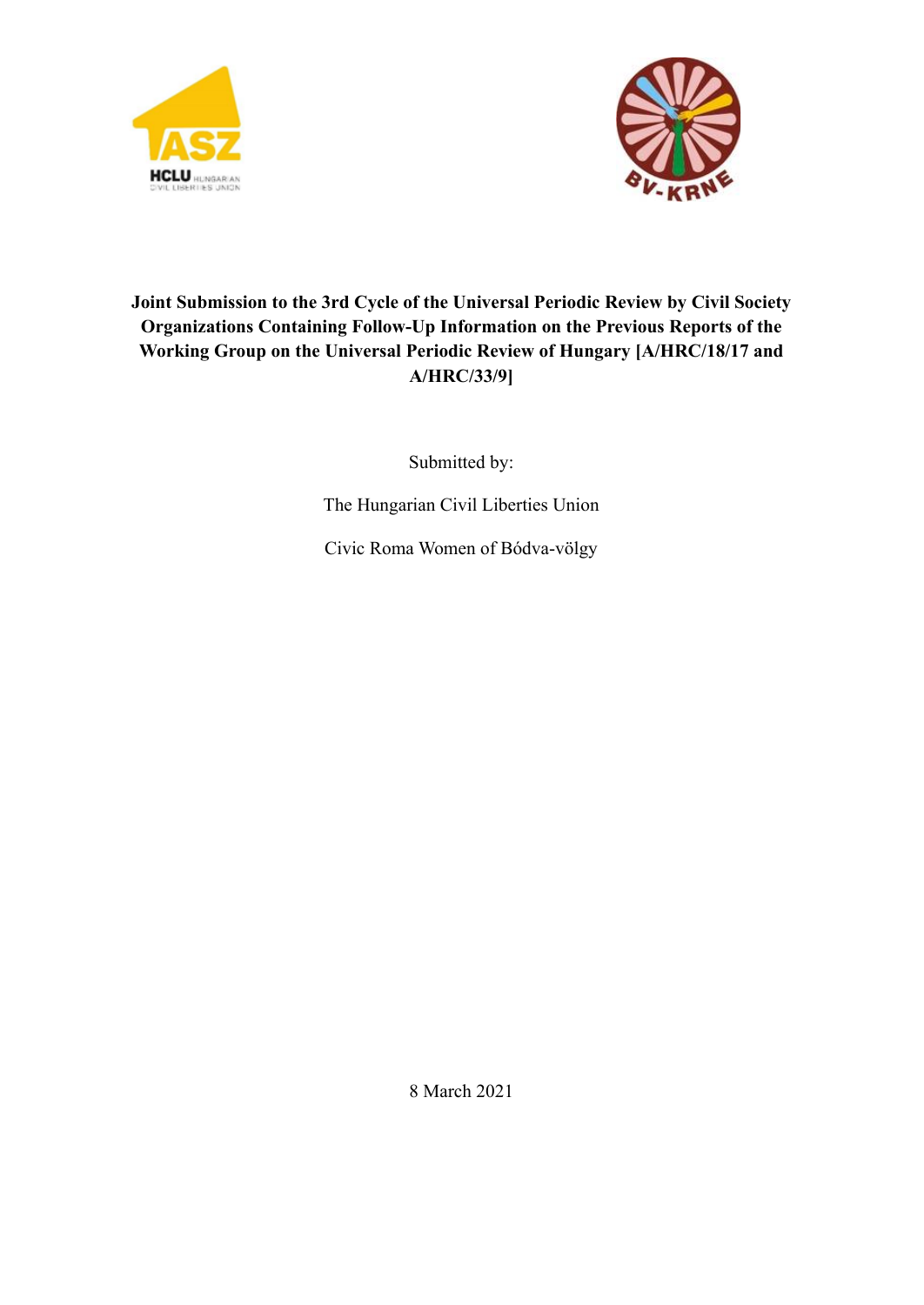### **I. Background information regarding the Submitting Parties**

The **Hungarian Civil Liberties Union** (**HCLU,** https://hclu.hu/) is a human rights NGO, founded in 1994. Its main goal is for all Hungarian citizens to be well-informed on the subject of fundamental human rights and therefore have the possibility to enforce these rights against the undue interference by those in position of public power. HCLU monitors legislation, pursues strategic litigation, provides free legal aid in more than 2500 cases per year, provides trainings, and launches awareness raising media campaigns in order to mobilize the public. It stands by citizens unable to defend themselves, assisting them in protecting their basic rights. We are present at courts, national and international conferences, universities, in the capital as well as in the countryside.

The Equality Project of the HCLU presenting this submission, works against state-level discrimination of the most vulnerable groups within Hungarian society, and thrives to create equal opportunities and equal access to legal protection. In the main focus of this project are two marginalised groups: firstly, the Roma population of Hungary that lives in extreme poverty and is typically subject to segregation, secondly, people living with disabilities, who are often forced into isolated living conditions, and are being denied the right to maintain their legal capacity and therefore make decisions regarding their own lives.

The **Civic Roma Women of Bódva-völgy** (http://romanok-edeleny.hu/) is a civil society organization founded by Roma women living in a region called Bódva-völgy that aims to advocate for the rights and fundamental interests of Roma women and children. The main activities of the organization are social activities such as elderly and family care, furthering the education, development and capabilities of Roma children, health protection and the promotion of healthy lifestyles among Roma children, as well as training disadvantaged persons in order to strengthen their employability. The association organises different workshops on career guidance for Roma children, as well as talks that aim to prevent truancy and motivate Roma children to stay in school. Events about family planning, relationships and substance abuse are also organised by the association.

#### **II. The content of the Submission**

This submission contains follow-up information with regard to certain Recommendations relevant to the discrimination of Roma persons in Hungary as set out by the Reports of the Working Group on Hungary [A/HRC/18/17 and A/HRC/33/9] and a section dedicated to new recommendations. In this submission, the new recommendations, as well as the facts, comments and data relevant to the implementation of the Recommendations of the Working Group address the following topics: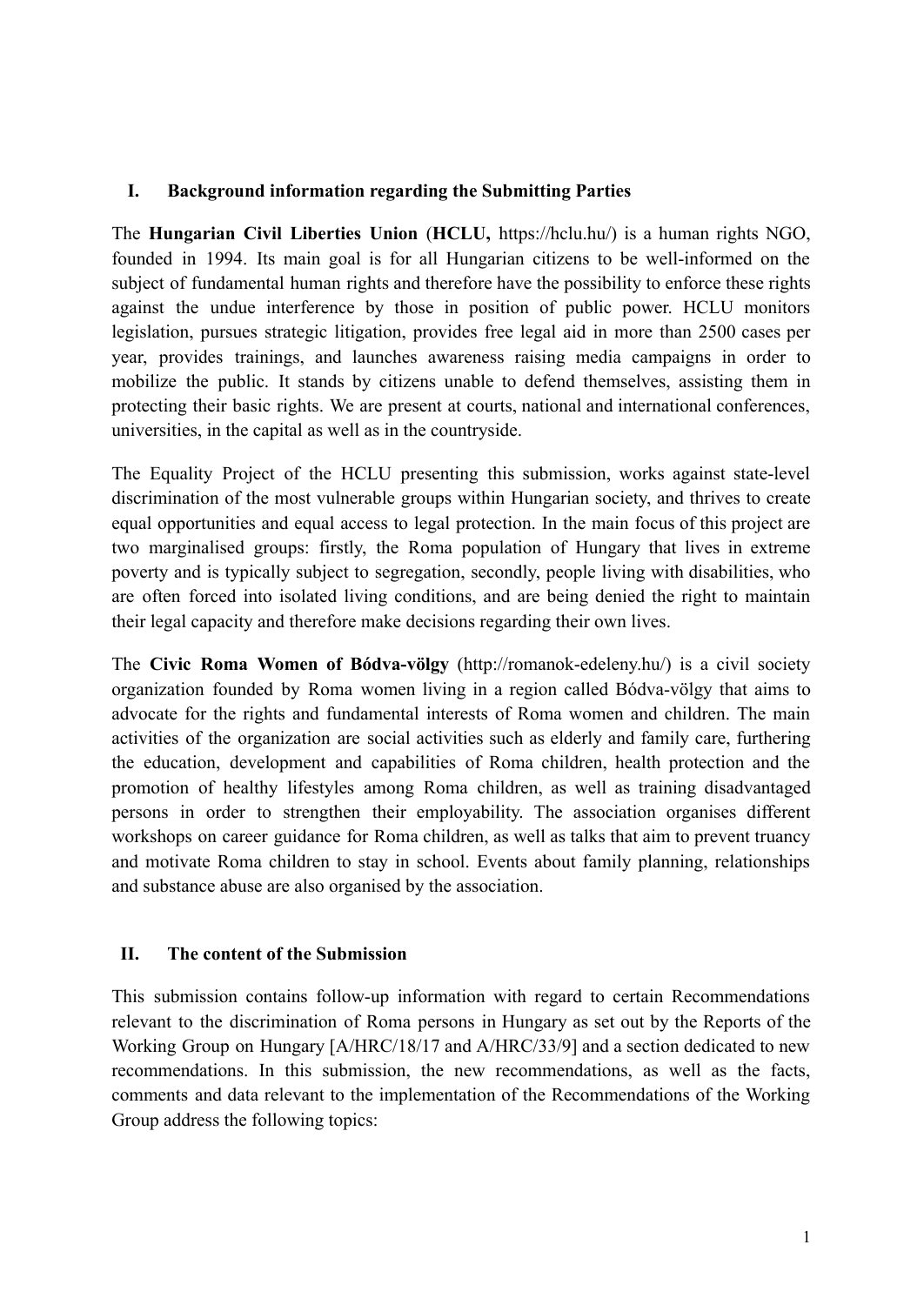- (a) The impacts of Covid-19 on Roma communities with a particular focus on Roma segregations
- (b) Intolerance against Roma communities promoted by the Hungarian Government
- (c) Discrimination of Roma children with a particular focus on children's removal from their families
- (d) Discrimination against Roma women with a particular focus on access to healthcare
- (e) Combating the overall discrimination of Roma people

Although the question of how the Covid-19 pandemic would effect Roma communities was not yet on the agenda of the Working Group, the current developments caused by the pandemic are strongly interconnected with the social, political, living and health conditions of the Roma communities, as well as with their access to services. Accordingly, these developments are good indicators for the shortcomings of the state regarding Roma communities and are immensely relevant to the Recommendations of the Working Group. Therefore, we find it crucial to demonstrate how and why the pandemic led Roma communities to become a marginalised and vulnerable group even more so than before.

## **III. HCLU's thematically clustered new recommendations regarding Roma discrimination in light of recent developments and issues that continue to remain unresolved**

The recommendations listed in this section are further explained and evidenced in section IV. of the Submission.

## **(a) The impacts of Covid-19 on Roma communities with a particular focus on Roma segregations**

- 1. Take effective measures to help Roma communities, particularly the ones living in segregated areas throughout the pandemic and later on in dealing with its long-term effects.
- 2. Strengthen efforts to improve the living situation of Roma people living in settlements with particular attention to Covid-19 related matters.
- 3. Ensure that adequate levels of information relating to the pandemic and the Covid-19 vaccines as well as protective gears, medicine and vaccines reach segregated Roma communities.

## **(b) Intolerance against Roma communities promoted by the Hungarian Government**

4. Ensure that public officials not only refrain from hate speech but also take a firm public stance against the expression of any bias motivated hate speech and consistently react to it with counter-speech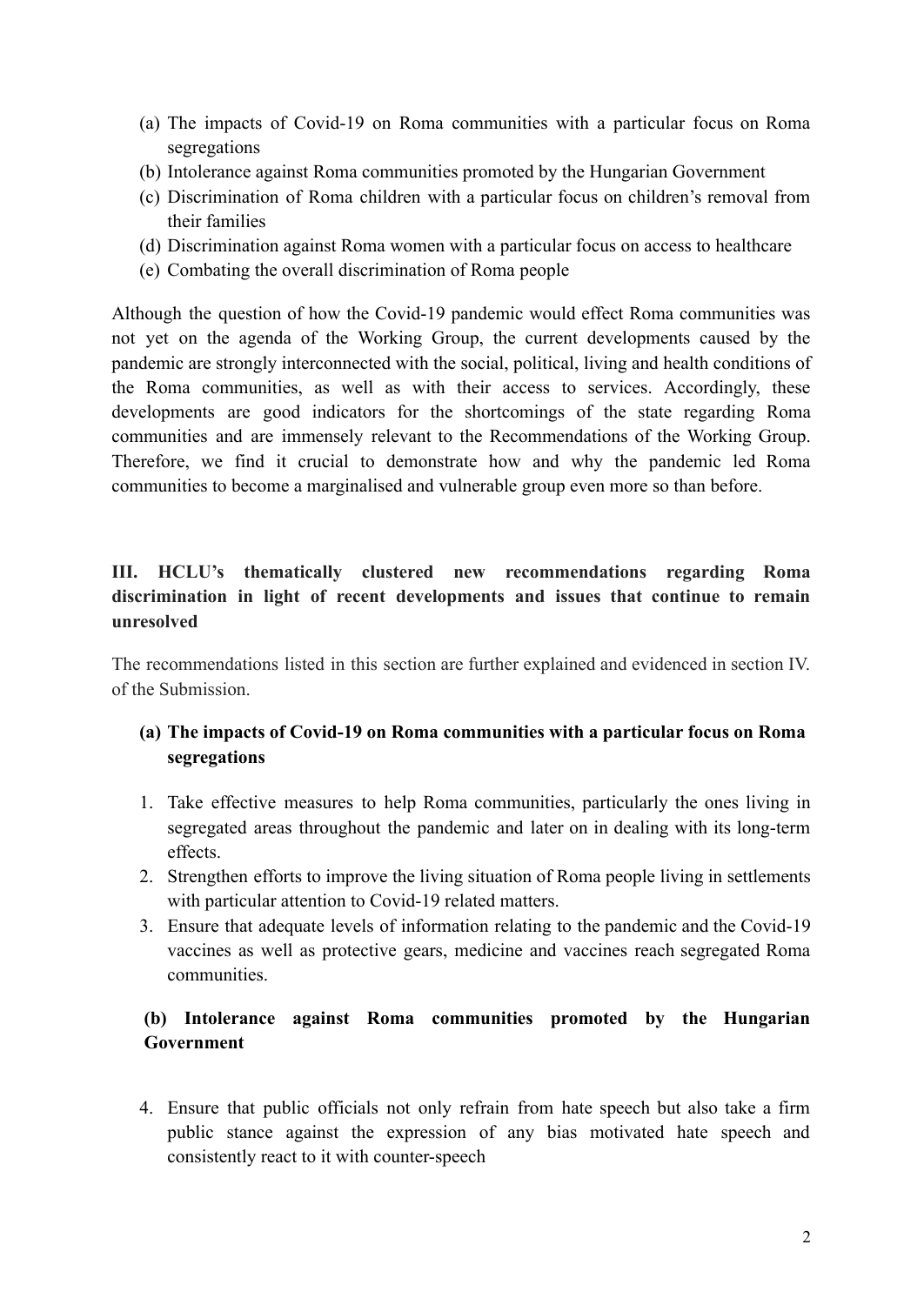- 5. Ensure that a counter-narrative policy or strategy covering all vulnerable groups is adopted. Such policy or strategy shall include concrete actions the Government would take, should a state official express hate speech.
- 6. Ensure that an independent body consisting of members of vulnerable groups is set up in order to assess and comment on planned governmental advertisements and national consultations. The body shall have a veto right, should it establish that a certain text violates the dignity of the members of a vulnerable group.
- 7. Ensure that the visibility of vulnerable groups is guaranteed through participation in state communication and holding state offices.

## **(c) Discrimination of Roma children with a particular focus on children's removal from their families**

- 8. Ensure that discriminatory practices harming Roma communities in the field of child protection are minimised and eventually eliminated. This entails that more policies are adopted so that children's removal from their families cannot be accounted for solely by the financial hardships of the family in practice.
- 9. Take steps to assure the betterment of the state child care protection with a specific focus on the needs of Roma families, especially the ones living in segregation.

## **(d) Discrimination against Roma women with a particular focus on access to healthcare**

- 10. Take steps to provide Roma women with suitable assistance and information in healthcare facilities.
- 11. Eliminate the practice of isolating Roma and non-Roma women in maternity wards of state hospitals.

## **(e) Combating the overall discrimination of Roma people**

- 12. Ensure that the Hungarian Police Headquarters takes systematic steps to prevent ethnic profiling and discriminatory police practices regarding Roma citizens.
- 13. Ensure that concrete policies are adopted against the over-policing of minor administrative offences committed by Roma citizens. Through these policies, ensure that the fines imposed on Roma persons are not automatically replaced by detention should the perpetrator be unable to pay the fine.
- 14. Revise the Municipality Act authorising local regulations that sanction poor living conditions so that the scope of autonomous community legislation is clear and it is ensured that local regulations do not entail rules that infringe the right to private and family life. Therefore, the legislator should make sure that rules leading to discriminatory practices in this regard are eliminated from autonomous community legislation.
- 15. The legislator should reconsider the possibility of appeal to the second instance authority against administrative decisions, so that vulnerable groups such as Roma communities can also enforce their right to a legal remedy.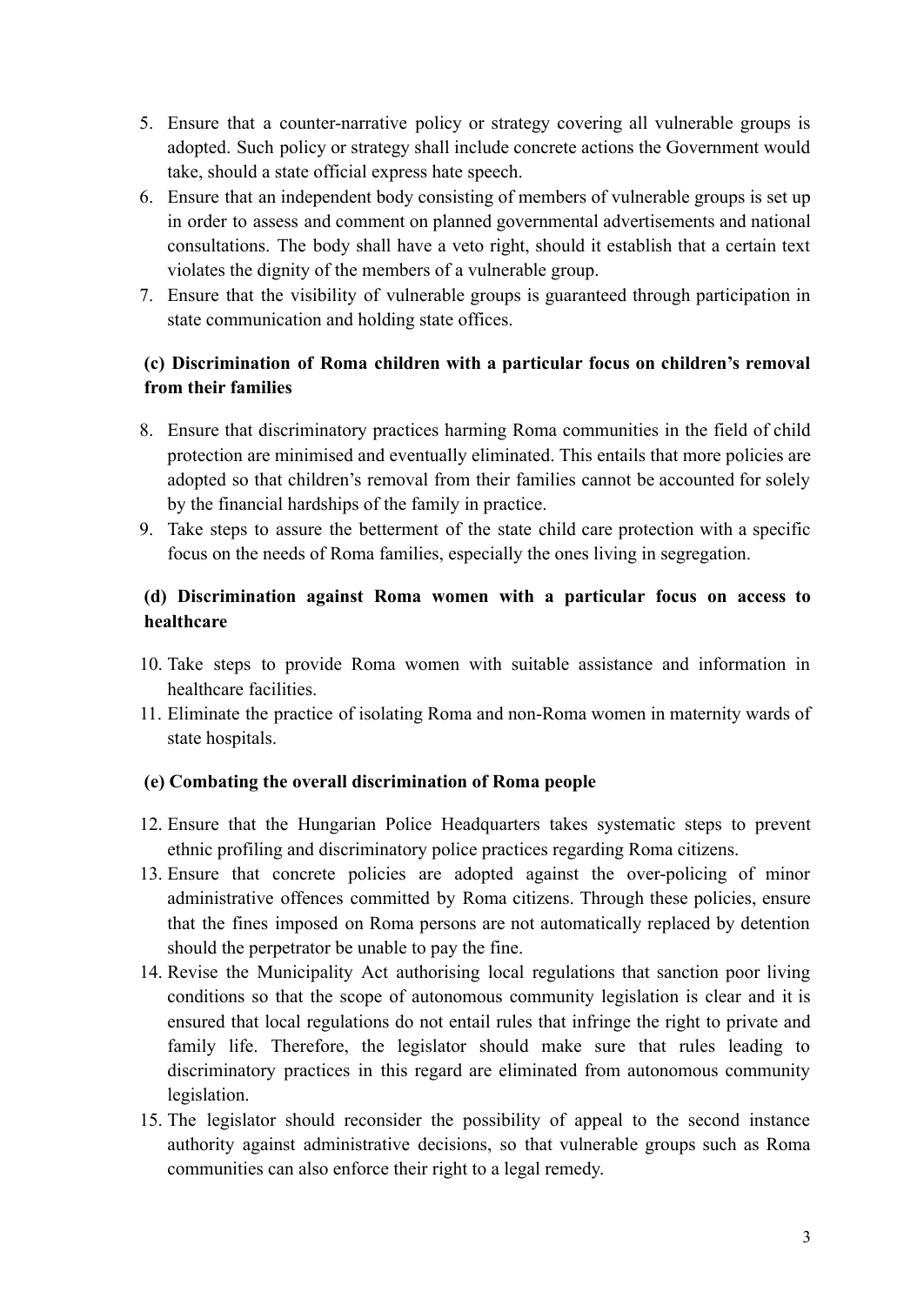- 16. Take steps to provide an accessible and effective legal aid service for the people concerned.
- 17. The Commissioner for Fundamental Rights of Hungary and the Deputy Commissioner for the Rights of National Minorities should draw attention to the serious rights violations affecting the Roma communities even in cases when such violations are committed by central government bodies. The Commissioner and the Deputy Commissioner should actively advocate for Roma persons' right to equality and non-discrimination, which entails frequent and effective public communication, as well as prompt reaction in instances that amount to the violation of these rights.
- 18. Ensure that the institutional change regarding the Equal Treatment Authority does in no way influence the efficiency and impartiality of its work. Should the Ombudsman's Office carry out the ETA's former tasks with less efficiency and impartiality, we propose that the original institutional framework of ETA be reestablished.
- 19. The network of equal treatment consultants should be restored and further promoted so that the most vulnerable groups, especially segregated Roma communities know about its operation.

## **IV. Follow-up information concerning the Recommendations made at the previous two cycles of the UPR regarding the discrimination of Roma communities**

**(a) The impacts of Covid-19 on Roma communities with a particular focus on Roma segregations**<sup>1</sup> (94.106, 94.108, 94.110, 128.85, 128.88)

Given certain disadvantages such as poverty, segregation as well as direct and indirect discrimination that Roma people traditionally come up against in Hungary, it was to be expected that the Covid-19 pandemic would have an even more severe and devastating impact on members of the Roma population than on the members of the mainstream society, thereby increasing the already existing social gap between these two groups.

Roma people living in segregated slums are particularly exposed to the spread of the virus. Since it is frequent among inhabitants of slums that more generations live in the same household, while having no access to clean running water or adequate heating, they are exceptionally exposed to a possibly more rapid spread of the virus. In addition to these factors, dwellers of slums often lack the care of a family doctor, access to medical care in general and adequate levels of information, as well as a stable income. All these factors contribute to the consequences of the virus being more dire in case of Roma communities than in others.

Apart from these problematic circumstances, distance learning due to the closure of schools was also a big obstacle during the spring of 2020 for Roma children living in extreme

<sup>1</sup> Submission by the Hungarian Civil Liberties Union regarding the sixth report of Hungary to the European Commission against Racism and Intolerance (ECRI) 2020, Access to justice and rights, p. 2.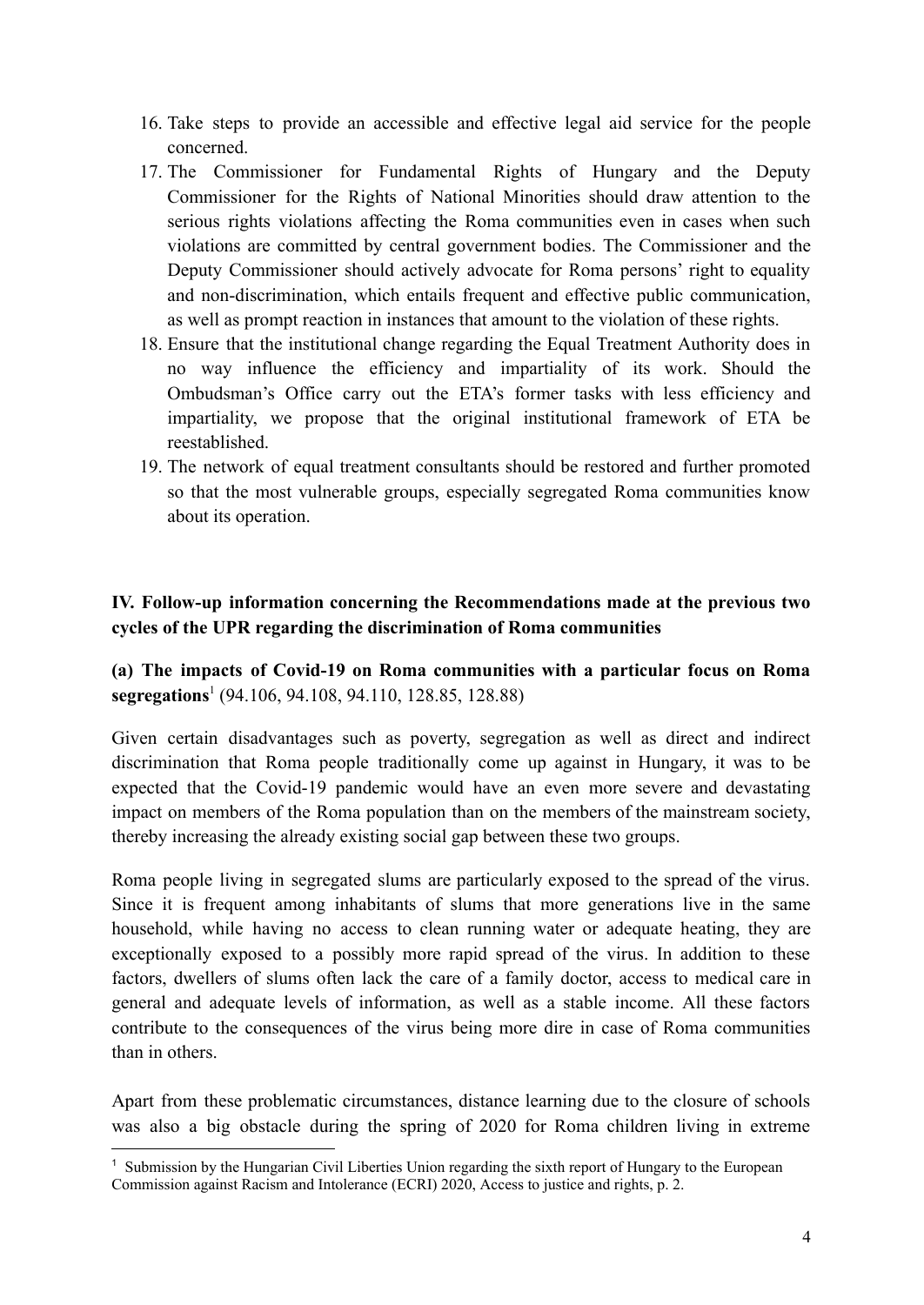poverty. Since they mostly lack appropriate technical equipment and internet access, it was impossible for these children to keep up with their curriculum. A similar situation will most likely reoccur if the Government should decide to close primary schools once again (currently, in March 2021 primary schools remain open, while secondary schools are closed). The Government has not yet taken any measures which would suffice for the upgrade of these children.

According to a public opinion research<sup>2</sup> on this matter, the most crucial issues amidst the pandemic are not only the ones mentioned above, but also the rise of new forms of discrimination associated with the pandemic. 21% of respondents reported that they had personally experienced racism or discrimination during the pandemic and 62% of respondents claimed to have had witnessed discrimination against a Roma citizen during the pandemic. Focus groups demonstrated that Hungarian Roma citizens did not, by and large, understand the legal procedures designed to allow them to seek justice in cases of discrimination. Our expectation that Roma communities in Hungary would face extreme vulnerability due to the pandemic was also confirmed by this public opinion research. According to its findings, these vulnerabilities cut across various aspects of quality-of-life, including:

- Limited access to testing facilities, personal protective equipment, general healthcare services and public services in general;
- Drastic reductions in income leading to higher levels of debt, mental health challenges and food insecurity;
- Reduced access to primary and secondary education as well as to government information;
- Insufficient and unequal support from local government institutions, lack of information on civil society support.

What also gives cause for grave concern is a modification of the social security regulation that entered into force on 1 July 2020 that excludes a great number of people living in poverty from state health care. Those who are unemployed but are not entitled to either unemployment benefits or other forms of social allowance must pay a certain amount of contribution (a tax) to the national health care fund monthly. This is a financial burden that Roma families living in poverty cannot overcome, therefore many of them have built up significant debts, but up until now, such debts did not lead to their exclusion from state health care. According to the new provisions of the Social Security Act, however, people who have accumulated a certain amount of unpaid taxes, are completely excluded from free healthcare as of 12 February 2021.

<sup>2</sup> Public Opinion Research on the Impact of Covid-19 on Hungary's Roma Communities, conducted by the National Democratic Institute for International Affairs (NDI) and the National Endowment for Democracy (NED), 2020

https://www.ndi.org/sites/default/files/Impact%20of%20Covid-19%20on%20Hungarian%20Roma%20Commun ities%20-%20Associated%20Narrative%20%281%29%20%281%29.pdf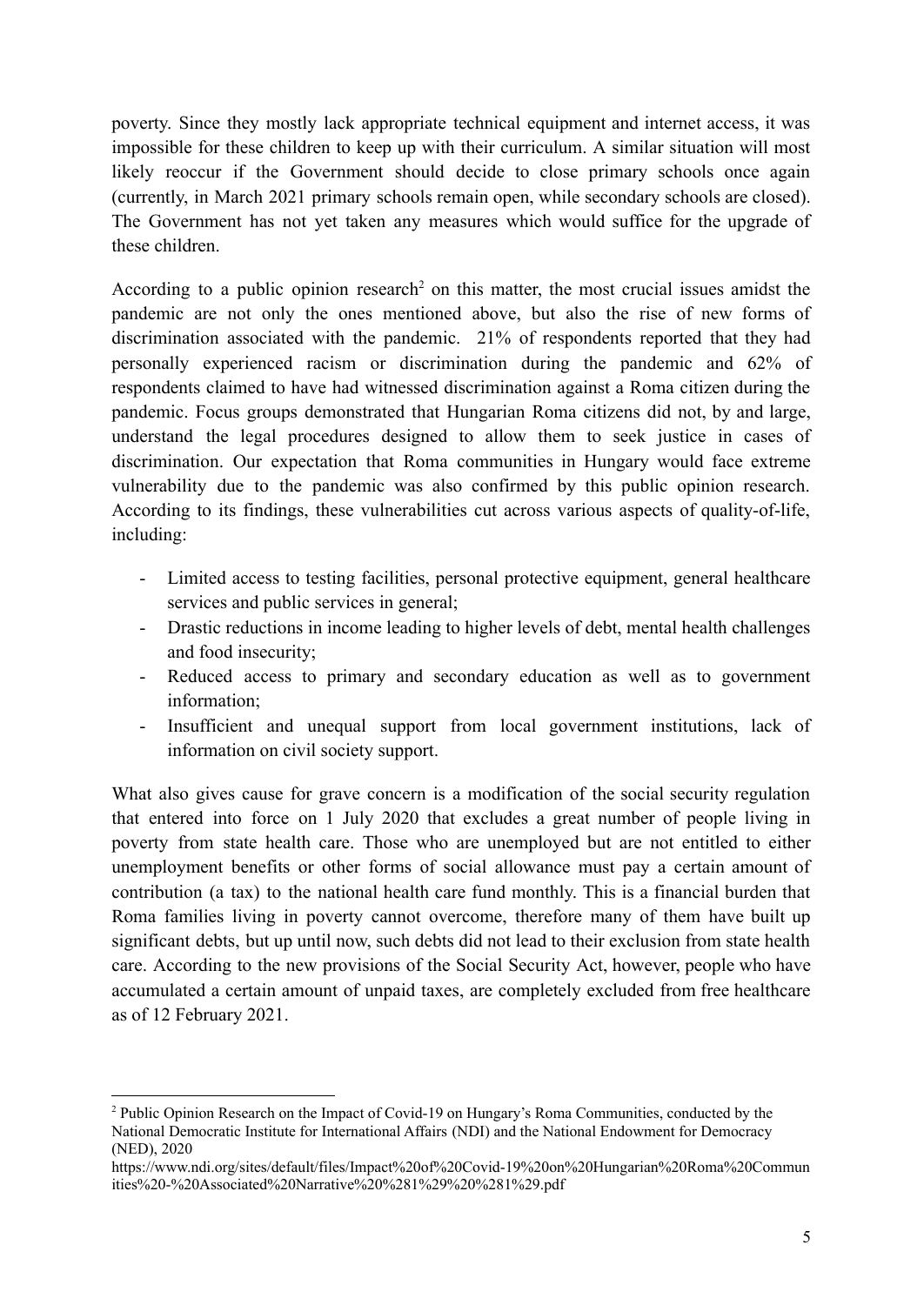HCLU is currently gathering information on the situation of Roma settlements hit hard by the pandemic. In our experience, free Covid-19 testing is extremely slow if even available in Roma settlements, leaving plenty of time for potentially infected persons to spread the virus. Preventive testing, personal protective equipment and disinfectants are mostly unavailable as well. Another very serious problem is that in order to be included on the list of persons who wish to get vaccinated, one needs to register online in Hungary, however, this information and the details of how and where to arrange the registration, does not reach Roma settlements, therefore, almost none of its dwellers register. This practice and the fact that no specific attention has been paid to the fact that Roma communities need to be informed about the registration process and the vaccination itself, does not fulfil the requirements set out in the Statement on universal and equitable access to vaccines for COVID-19 made by the UN Committee on Economic, Social and Cultural Rights.<sup>3</sup> Based on the interviews conducted by HCLU, most Roma persons asked did not have confidence in the effectiveness of the Covid-19 vaccination, despite the fact that most of them had an acquaintance or a relative who died of the virus.

In light of the above, we suggest that none of the relevant Recommendations have been implemented so far.

#### **(b) Intolerance against Roma communities promoted by the Hungarian Government** (94.47, 94.49, 94.55, 94.102, 128.70, 128.86, 128.98, 128.109, 128.115)

In 2020, governing party politicians launched a concerted public campaign at the occasion of a lawsuit for damages that was filed by the parents of Roma children who were educated in segregated classes in the elementary school of Gyöngyöspata. The trigger for this campaign was the court decision granting non-pecuniary damages to over 60 Roma victims of educational segregation lasting for over a decade in this particular establishment.<sup>4</sup> While the Supreme Court review of this judgment was still pending, high-ranking government party politicians launched a campaign against the decision, questioning its justness and legitimacy. 5 The governing party MP representing the region of Gyöngyöspata stated in a Facebook post that the court decision might be legal, "*but it is unfair, one-sided, excessive and destructive. It*

<sup>&</sup>lt;sup>3</sup> E/C.12/2020/2., Committee on Economic, Social and Cultural Rights, Statement on universal and equitable access to vaccines for COVID-19

<sup>4</sup> For more details, see: Flash report – Second instance court decision on damages for segregation in education, 30 September 2019,

[https://www.equalitylaw.eu/downloads/4957-hungary-second-instance-court-decision-on-damages-for-segregati](https://www.equalitylaw.eu/downloads/4957-hungary-second-instance-court-decision-on-damages-for-segregation-in-education-pdf-86-kb) [on-in-education-pdf-86-kb.](https://www.equalitylaw.eu/downloads/4957-hungary-second-instance-court-decision-on-damages-for-segregation-in-education-pdf-86-kb)

 $\frac{5}{5}$  See also: Flash report – Prime Minister calls damages granted to Roma pupils for decade-long segregation "unjust" during pending court case, 7 February 2020,

[https://www.equalitylaw.eu/downloads/5071-hungary-prime-minister-calls-damages-granted-to-roma-pupils-for](https://www.equalitylaw.eu/downloads/5071-hungary-prime-minister-calls-damages-granted-to-roma-pupils-for-decade-long-segregation-unjust-during-pending-court-case-116-kb)[decade-long-segregation-unjust-during-pending-court-case-116-kb;](https://www.equalitylaw.eu/downloads/5071-hungary-prime-minister-calls-damages-granted-to-roma-pupils-for-decade-long-segregation-unjust-during-pending-court-case-116-kb) Hungarian Helsinki Committee, Unfettered Freedom to Interfere – Ruling party politicians exerting undue influence on the judiciary in Hungary

<sup>2010–2020,</sup> 29 July 2020,

[https://www.helsinki.hu/wp-content/uploads/HHC\\_Hun\\_Gov\\_undue\\_influence\\_judiciary\\_29072020.pdf](https://www.helsinki.hu/wp-content/uploads/HHC_Hun_Gov_undue_influence_judiciary_29072020.pdf), pp. 5-6.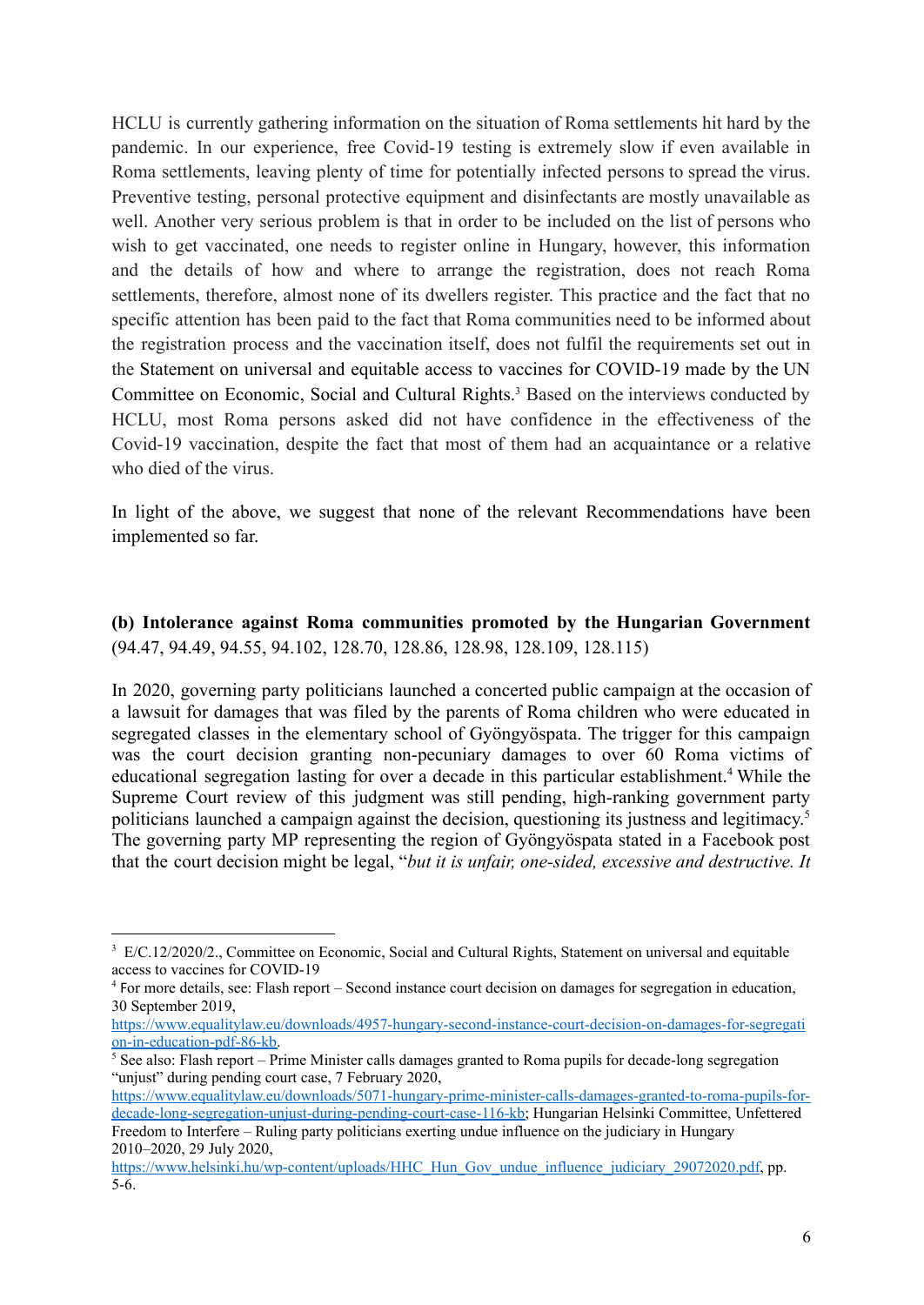*is unjust because it punishes the whole town*."<sup>6</sup> In January 2020, the Prime Minister himself labelled the judgment as unjust and stated the following:

*"If I lived there, along with other members of the community I would be asking myself how, for some reason members of an ethnically identifiable group living in my village could receive a significant amount of money without doing any kind of work. Meanwhile, I don't know how many hours, how many days, or years I would have to work for this money [...] And I think these people are right."*

Following the Gyöngyöspata judgement, in June 2020, the governing party MP for the region submitted an amending proposal to the Act on National Public Education, which became known as the "Lex Gyöngyöspata". This amendment prescribes that in relation to future violations caused by access to substandard education, the court shall grant compensation for the damages in the form of educational services instead of pecuniary compensation to be paid for moral damages. The "Lex Gyöngyöspata" entered into force on 22 July.<sup>7</sup> It is a clear violation of the requirement of equal treatment as it constitutes indirect discrimination based on ethnicity with regard to the victims of segregation, not to mention, it is perfectly capable of strengthening and validating the anti-Roma sentiments of the majority population.

The Gyöngyöspata case and the subsequent legislative decisions are apparent examples of how the Government and the governing majority use legislation to undermine the respect for court decisions, and how high-ranking government officials repeatedly use public statements as a tool to further their discriminative agenda affecting the most vulnerable groups of society.

In light of the above, we suggest that not only have the relevant Recommendations not been implemented, but the Government acted explicitly contrary to them.

## **(c) Discrimination of Roma children with a particular focus on Roma children's removal from their families<sup>8</sup>** (128.94, 128.95, 94.41, 94.95)

According to international and domestic legal obligations, the Hungarian state has to take measures to ensure non-discrimination against children belonging to minority groups, in particular with regard to the removal of children from their home environment as well as within the state child care system. According to the Child Protection Act, the removal of a child based exclusively on the poor material conditions or the indigent status of the family, is a violation of the law. Instead, families that struggle due to insufficient financial resources should be assisted to take "good enough" care of their children.

 $6$  See e.g.:

https://index.hu/be[lfold/2020/01/04/gyongyospata\\_hovath\\_laszlo\\_soros\\_halozat\\_dontes\\_kuria\\_penz\\_millio\\_roma\\_szegregaci](https://index.hu/belfold/2020/01/04/gyongyospata_hovath_laszlo_soros_halozat_dontes_kuria_penz_millio_roma_szegregacio) [o](https://index.hu/belfold/2020/01/04/gyongyospata_hovath_laszlo_soros_halozat_dontes_kuria_penz_millio_roma_szegregacio).

<sup>7</sup> Act LXXXVII of 2020

<sup>&</sup>lt;sup>8</sup> Submission by the Hungarian Helsinki Committee Regarding the Eighteenth to Twenty-fifth Periodic Reports of Hungary to the UN Committee on the Elimination of Racial Discrimination at its 98th Session (April-May 2019), Discrimination of children in particular with regard to removal of them from their families, p. 18-19.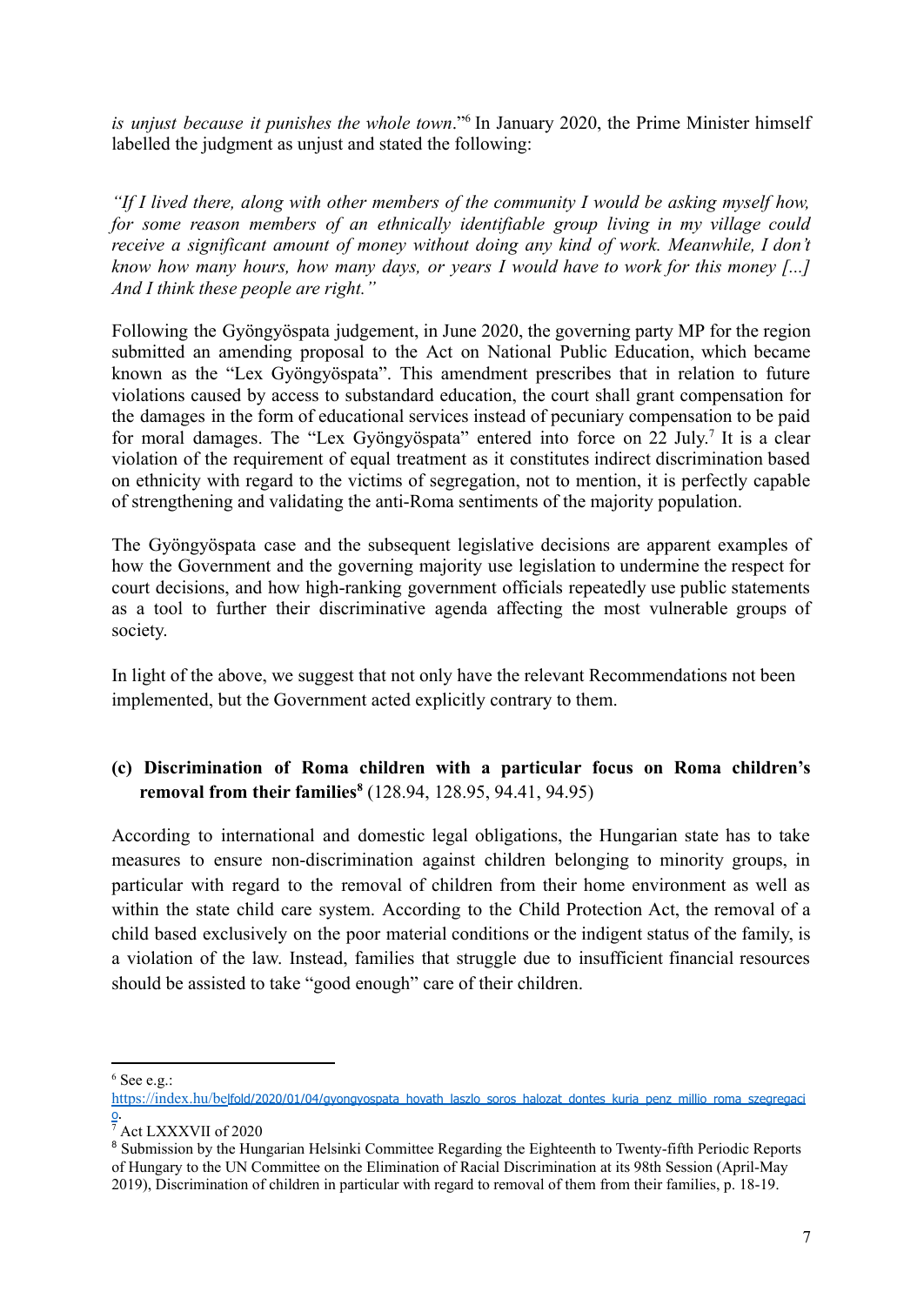Contrary to these principles, the Hungarian child protection system is strongly discriminative in practice. In the last few years researchers have examined this question in different Hungarian counties. These studies revealed that roughly 70-80 % of the children in foster care (altogether 23 thousand children) are of Roma origin<sup>9</sup>. The latest survey showed that 80% of these children are Roma, while the proportion of the Roma population within the Hungarian society amounts only to 7-9 %.

Although it is forbidden by law to remove children from their families solely on the ground of the family's social situation, data suggests that 30 % of children in foster care were removed from their families due to poverty. The Ombudsperson examined the situation of children in state out-of-home care in 2017 and his report<sup>10</sup> showed that every third child is taken into state care due to his or her family's financial constraints. Roma families are disproportionately affected by this unlawful practice as they are highly overrepresented among the poorest societal groups.

We would like to add that this practice severely violates the child's right to be raised and looked after in a family in itself, however, the notably deficient state of the children's homes throughout the country makes this practice even more problematic. In 2020, the Ombudsperson examined a state children's home called Kossuth Lajos Gyermekotthoni Központ és Általános Iskola<sup>11</sup> where 51% of the children in state out-of-home care were removed from their families mainly or solely due to the poor living conditions and financial hardships of their parents. Despite this, the Ombudsman found that the institution examined did not have the necessary staff and equipment, its continuous bed bug infestations posed a serious health risk and due to the lack of renovation many accident hazards were identified in and around the building. Altogether the establishment violates the children's right to protection and care, as well as their right to physical and mental health. Undoubtedly, these conditions do not amount to an improved standard of living for even the poorest Roma children concerned - bearing in mind that the main or sole reason for their removal in many cases was the family's unsatisfactory living condition in the first place. What this report describes is rather the norm than the exception when it comes to the state child care system and children's homes. Similar observations regarding the lack of available workforce and equipment, high fluctuation and far-reaching operational problems have been made in many other Ombudsman reports.<sup>12</sup> What gives cause for an even greater concern is the fact that the Ombudsman has also identified cases of abuse and violence. In the Children's Home of Zalaegerszeg for instance, the inspection found that not only did the children regularly abuse

<sup>&</sup>lt;sup>9</sup> ERRC (2007) http://www.errc.org/uploads/upload en/file/02/90/m00000290.pdf, ERRC (2011) [http://www.errc.org/reports-and-submissions/life-sentence-romani-children-in-institutional-care,](http://www.errc.org/reports-and-submissions/life-sentence-romani-children-in-institutional-care)<br>Darvas et al (2016): Roma gyerekek a szakellátásban. Esély,

Darvas et al (2016): Roma gyerekek a szakellátásban. Esély, 4: 52-82. http://www.esely.org/kiadvanyok/2016-4/2016-4\_3-1\_Darvas-Farkas-Kende-Vigh\_Roma\_gyerekek.pdf

<sup>&</sup>lt;sup>10</sup> The Ombudsman's statement on the practice of placing children in child protection care primarily for financial reasons

http://www.ajbh.hu/en/web/ajbh-en/press-releases/-/content/ujPUErMfB9lw/resources-needed-for-prevention-an d-basic-child-welfare-services-the-ombudsman-s-statement-on-the-practice-of-placing-children-in-child-protecti on-car

<sup>&</sup>lt;sup>11</sup> Office of the Commissioner for Fundamental Rights, case number: AJB-2875/2020.

<sup>&</sup>lt;sup>12</sup> Office of the Commissioner for Fundamental Rights, case numbers [AJB-2316/2016,](http://www.ajbh.hu/documents/10180/2500969/Jelent%C3%A9s+a+gyermekotthonok+m%C5%B1k%C3%B6d%C3%A9s%C3%A9t+%C3%A9rint%C5%91+panasz+%C3%BCgy%C3%A9ben+2316_2016/3e224781-c068-4127-b3fa-fcd411ad3ef0?version=1.0) [AJB-166/2016](http://www.ajbh.hu/documents/10180/2500969/Jelent%C3%A9s+egy+gyermekv%C3%A9delmi+%C3%BCgyben+166_2016/bc73808f-2029-4e80-a24c-4fc7d1d98357?version=1.0), [AJB-3292/2017,](http://www.ajbh.hu/documents/10180/2602747/Jelent%C3%A9s+egy+gyermekotthon+vezet%C5%91je+elleni+panasz+%C3%BCgy%C3%A9ben+3292_2017/f1fe65de-acc3-0c13-4903-8ac935f1d88d?version=1.0) [AJB-299/2019](http://www.ajbh.hu/documents/10180/2932608/Jelent%C3%A9s+a+zalaegerszegi+gyermekotthon+elleni+panasz+vizsg%C3%A1lat%C3%A1r%C3%B3l+299_2019/4a22c654-d202-149a-ad23-1fed93595d5c?version=1.0)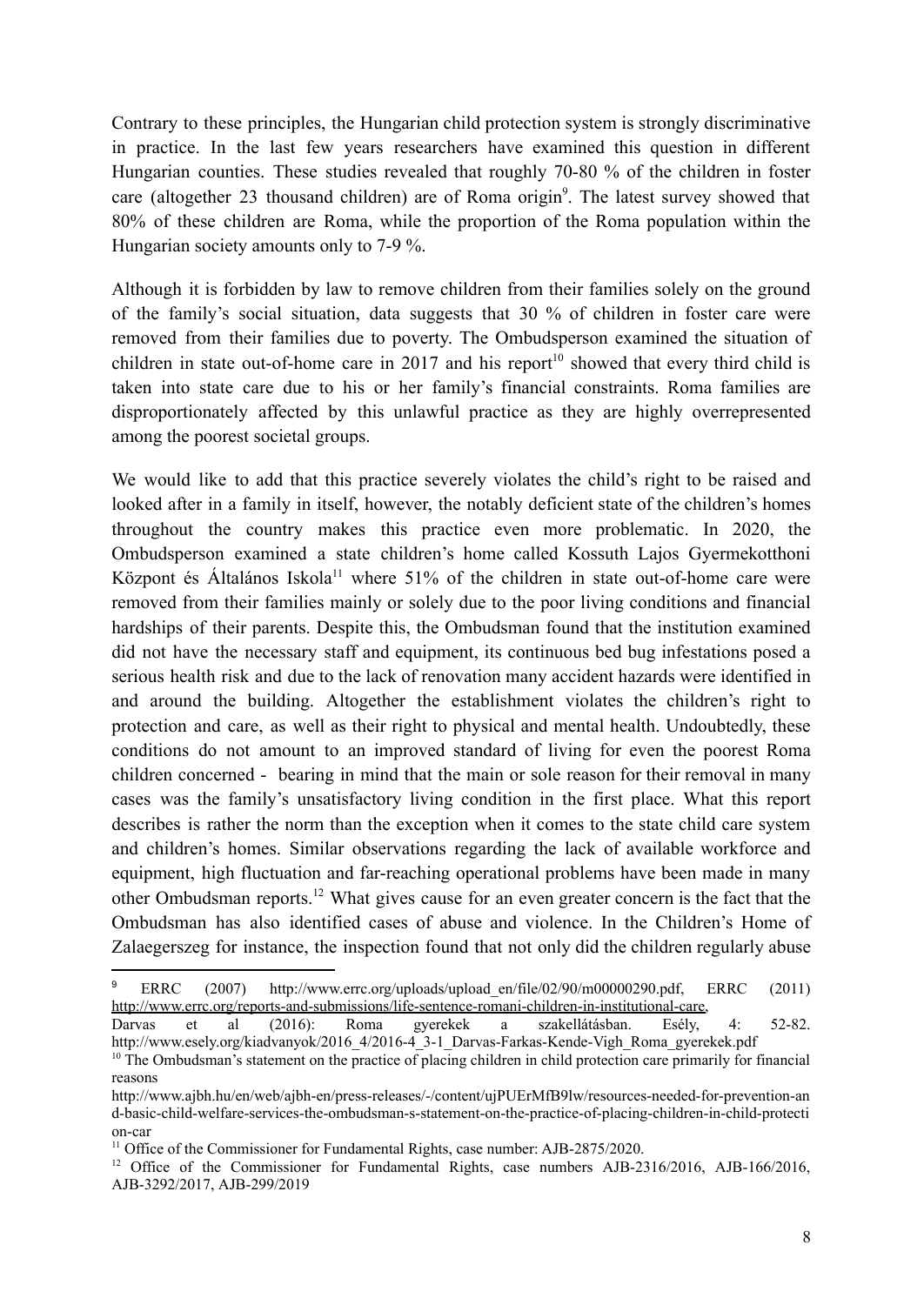each other, but they were also both verbally and physically abused by the professional staff.<sup>13</sup> Last but not least, the Ombudsman warns in his report that children with dual needs (who not only have behavioural disorder but also suffer from a longstanding health condition or disability) are particularly exposed to the systematic deficiencies of the state child care services, as institutions are not equipped to appropriately take care of them.<sup>14</sup> Based on our experience, Roma children are more likely to be removed from their families than their non-Roma peers also when they have dual needs.

Irrespective of the child's removal from the family, the fact that Roma families remain much more exposed to the risk of poverty than the rest of the population, gives cause for grave concern in itself, particularly in light of a new report<sup>15</sup> assessing the detrimental effects of poverty on children's health. According to the conclusions of this report, children born in poor families are systematically prone to have poorer health than the ones born in wealthy families. The reason behind this observation is not only the difference between the lifestyles of children already born (e.g. the fact that young girls living in poverty tend to drink more than twice as much soft drinks full of sugar as their wealthier peers), but also the differences noticeable in fetal development. Children born in indigent families are more likely to be premature infants, born with a much smaller bodyweight and a significantly bigger probability of lagging in development.

Another pressing issue is the recent discovery that in the period 2015-16, out of 1310 registered child victims of trafficking in the European Union, 647 were of Hungarian nationality. <sup>16</sup> Among many other factors, this can also be explained by the fact that the Hungarian Government does not meet the minimum standards identified as essential to fight human trafficking.<sup>17</sup> This finding is extremely relevant to the matter at hand, as services provided by the state for the victims are especially uncoordinated, unsatisfactory and rare regarding children in state institutional and other care facilities: these particularly vulnerable groups are further discriminated against, as they are not included in the identification mechanism for victims of trafficking. As mentioned above, Roma children are overrepresented in out-of-home care facilities, which poses them to a greater risk of child trafficking as well.

In light of the above, we suggest that none of the relevant Recommendations have been implemented so far.

<sup>13</sup> Office of the Commissioner for Fundamental Rights case number: A[JB-159/2017](http://www.ajbh.hu/documents/10180/2602747/Jelent%C3%A9s+a+Zalaegerszeg-botfai+Gyermekotthon+vizsg%C3%A1lat%C3%A1r%C3%B3l+159_2017/eff52397-1c41-49f4-9878-9d1e9349bf7e?version=1.0)

http://www.ajbh.hu/en/web/ajbh-en/press-releases/-/content/ujPUErMfB9lw/derogatory-institutional-sanctions-b ad-automatisms-probable-abuse-report-by-the-commissioner-for-fundamental-rights-on-the-operation-of-the-chi ldren-s

<sup>14</sup> Office of the Commissioner for Fundamental Rights case number: [AJB-1201/2016](http://www.ajbh.hu/documents/10180/2500969/Jelent%C3%A9s+a+gyermekv%C3%A9delmi+szakell%C3%A1t%C3%A1sban+%C3%A9l%C5%91+gyermekek+jogainak+%C3%A9rv%C3%A9nyes%C3%BCl%C3%A9s%C3%A9r%C5%91l+1201_2016/551a6767-befe-4763-b539-3af288d05009?version=1.0)

<sup>&</sup>lt;sup>15</sup> Haidu Tamás - Kertesi Gábor: Statisztikai jelentés a gyermekegészség állapotáról Magyarországon a 21. század második évtizedében, Institute of Economics Centre for Economic and Regional Studies, 2021

<sup>&</sup>lt;sup>16</sup> ECPAT Country Overview, Hungary, A report on the scale, scope and context of the sexual exploitation of children, 2021, p. 15.

<sup>&</sup>lt;sup>17</sup> United States Department of State, Trafficking in Persons Report, 2020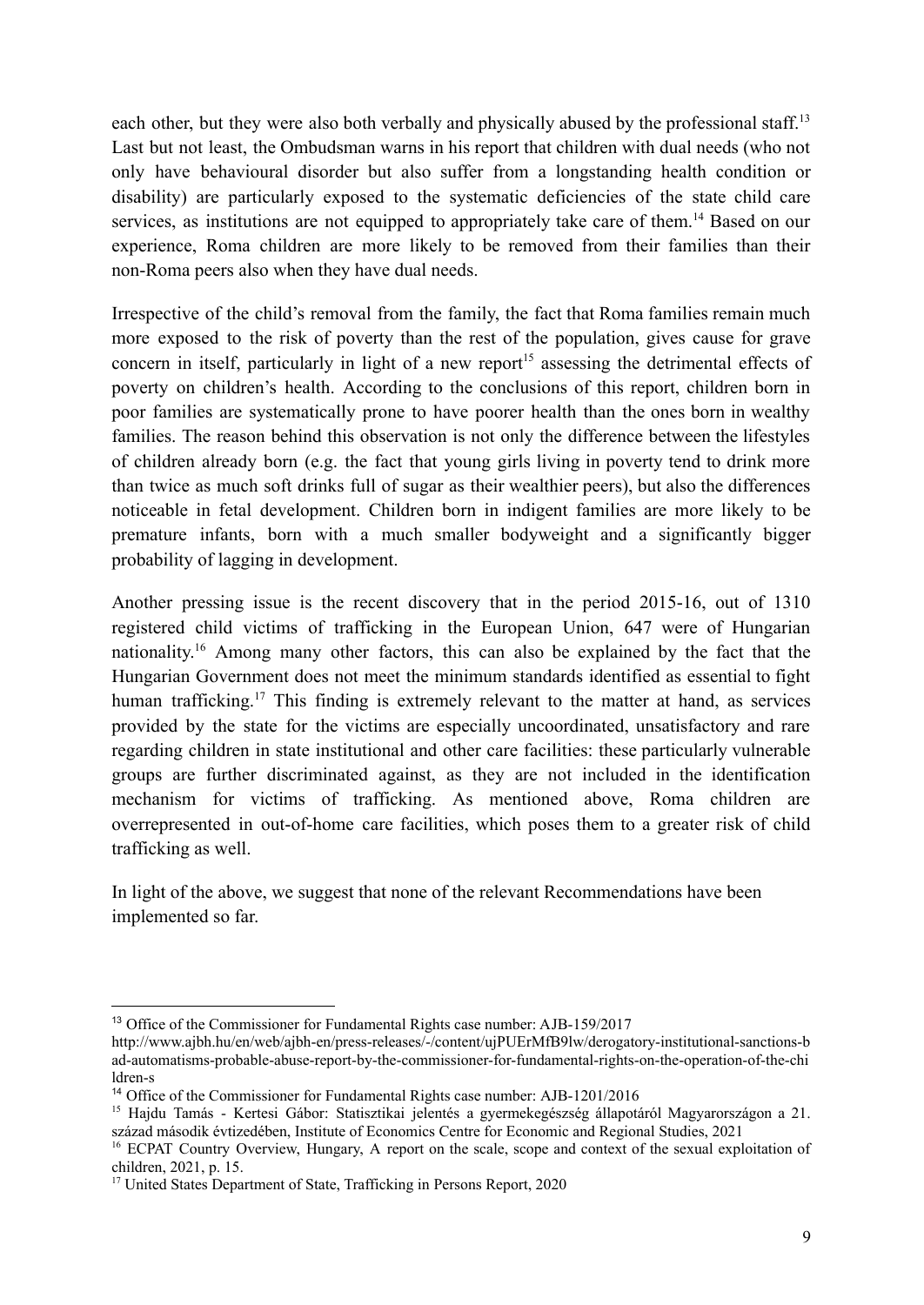### **(d) Discrimination against Roma women with a particular focus on access to healthcare** (94.41, 94.100, 128.54, 128.95, 128.171)

The Regina Foundation Miskolc (a local civil society organization working with Roma women) identified**<sup>18</sup>** certain problems relating to the medical assistance provided to Roma women living in Borsod county (one of the most disadvantaged regions in Hungary). Based on the Foundation's experience, Roma women were discriminated against in the Borsod county hospital in many different ways, mostly in the maternity ward.

Firstly, they were not provided with adequate assistance and were not informed about their rights, particularly about the possibility to be accompanied by an adult relative while giving birth. In the hospital, there was a tacit agreement on charging persons who wished to accompany the woman to the labour room for protective hospital clothing in the sum of 3000 HUF. This practice was even confirmed by the chief physician of the maternity ward.<sup>19</sup> However, many disadvantaged Roma families living in the region could not afford to pay this sum, consequently this system made it impossible for these persons to accompany their wives/relatives to the labour room.

Secondly, although a system of separation was not officially declared, Roma and non-Roma women are regularly placed in isolated rooms after having given birth. When asked about this practice, the hospital claimed that non-Roma women prefer not to be placed in the same room as their Roma peers, claiming that they need a "calm environment" which cannot be granted unless such isolation takes place, mainly due to the cultural differences between Roma and non-Roma families. The hospital did not wish to address this problem. Based on our experiences, the Miskolc county hospital is just one of many Hungarian hospitals that engage in this widespread practice.

With regard to these practices, the European Roma Rights Centre sued the Miskolc county hospital in 2017 based on the allegation of direct and indirect discrimination. The Miskolc Tribunal established that the hospital had in fact discriminated Roma women based on their ethnicity and social status. The judgment was upheld on appeal by the Debrecen Court of Appeal in 2019. As a result, the hospital was fined and ordered to refrain from such unlawful practices.

Another civil society organisation called Születésház Egyesület conducted twenty in-depth interviews with Roma women living in segregation regarding their experiences in obstetric health care.<sup>20</sup> Almost all of the women asked felt that they received the support most suitable to them during their pregnancy not from a health professional, but from a relative or friend

<sup>&</sup>lt;sup>18</sup> Submission by the Hungarian Helsinki Committee Regarding the Eighteenth to Twenty-fifth Periodic Reports of Hungary to the UN Committee on the Elimination of Racial Discrimination at its 98th Session (April-May 2019), Measures taken to ensure full enjoyment of the rights enunciated under Article 5 of the Convention, p. 14-15.

<sup>19</sup> Balogh Lídia – Gellér Judit: Roma nők hátrányos megkülönböztetése a szülészeti ellátás során: két magyarországi jogeset, háttérrel, Fundamentum, 2019. 1-2. szám.

<sup>20</sup> Dr. Bodrogi Bea: Roma nők helyzete és lehetőségei a szülészeti ellátásban, Születésház Egyesület, 2016, https://emmaegyesulet.hu/wp-content/uploads/2020/05/roma\_hu.pdf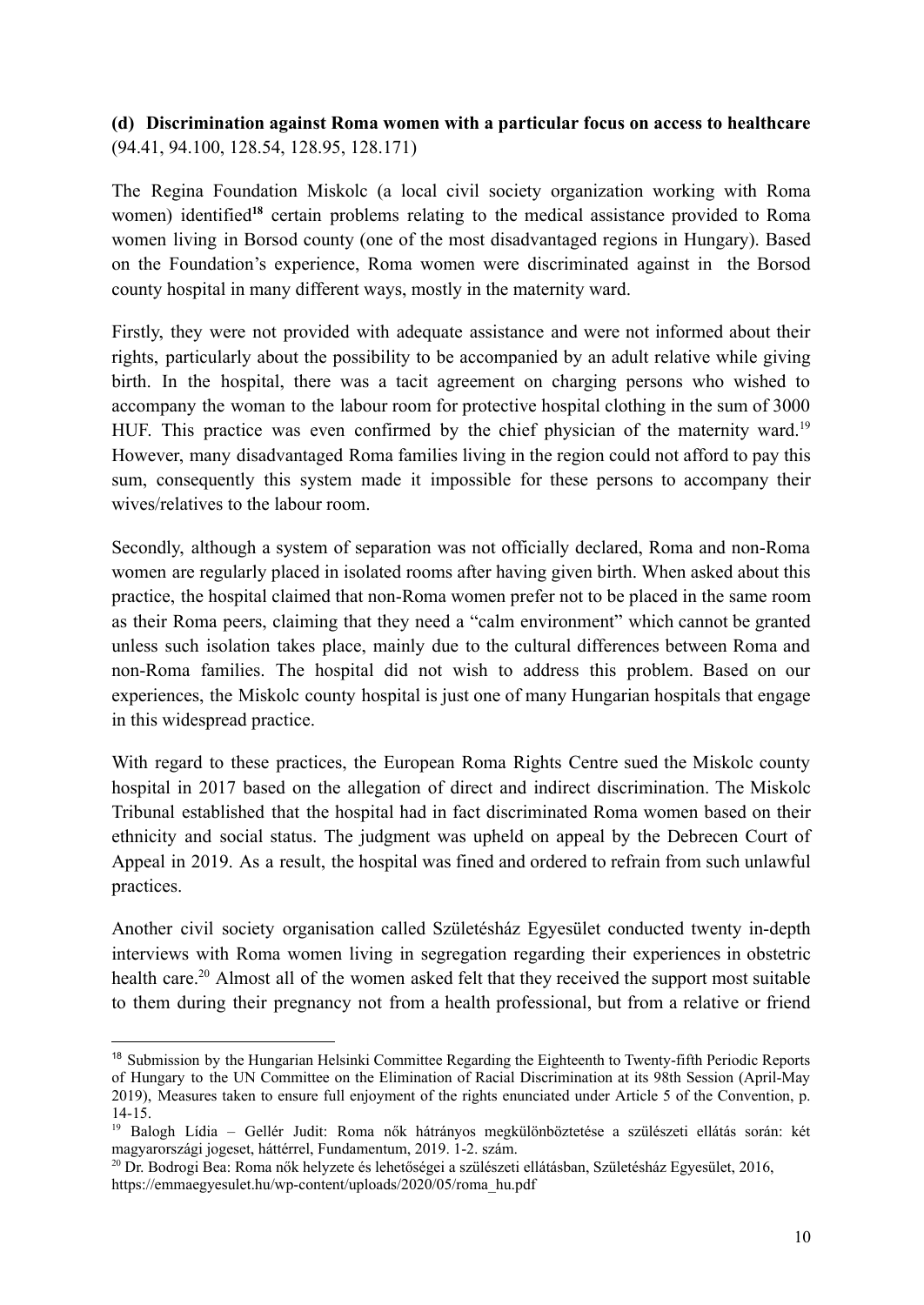they trusted. Additionally, they felt without exception that during medical procedures "something bad was happening to them" and that the labour itself was something "to get over with" and something "to just survive". They mostly did not understand the information given to them by their doctors and felt that it would have helped a lot to have the procedures, medical terms and conclusions explained to them by someone. Most women asked also mentioned that they had to endure some sort of discrimination and negative comments regarding their ethnicity in obstetric health care, however, they almost never filed a complaint regarding the impairment of their right to equal treatment.

In light of the above, we suggest that Recommendation no. 94.100 has been partially implemented, since investigations have taken place. The rest of the relevant Recommendations, however, have not yet been implemented.

**(e) Combating the overall discrimination of Roma people** (128.72, 128.84, 128.86, 128.115, 94.46, 94.48, 94.49, 94.60, 94.102, 94.107)

### **1. Discrimination in the criminal justice system**

Certain disparities continue to be further increased to the detriment of Roma people due to the shortcomings of the criminal justice system and its discriminatory practices. The most common and problematic practices are the following.

The lack of trust between the police and members of the Roma community remains an unresolved issue. Many Roma persons feel that they cannot rely on the police, since they often do not act when the victim of an offence is of Roma origin. For instance, when a Roma person reported at the police station that his bicycle was stolen, he was told to "steal it back".<sup>21</sup> In another case, when a Roma citizen reported assault, he was told that they should have "just dealt with it among themselves".<sup>22</sup> In parallel to this inaction, minor offences are being over-policed when it comes to Roma perpetrators as a result of ethnic profiling that links certain types of offences to certain groups of people. This prejudiced attitude still leads to the regular discriminatory fining of Roma persons, even though the number of complaints regarding this practice has decreased since 2016.<sup>23</sup>

The over-policing of administrative offences committed by Roma citizens is a problematic phenomenon also due to the fact that unpaid administrative fines can be replaced by a custodial sentence in Hungary. Since Roma persons often cannot afford to pay the sum of the fine imposed on them, there is a possibility that they are detained even for committing a minor offence, motivated or caused by financial hardship. There are a good number of

<sup>21</sup> Kazarján Annie - Kirs Eszter: A romákat érő diszkrimináció a magyar büntető igazságszolgáltatásban, Fair Trials, 2020, p.17.

<sup>22</sup> Kazarján Annie - Kirs Eszter: A romákat érő diszkrimináció a magyar büntető igazságszolgáltatásban, Fair Trials, 2020, p.17.

<sup>23</sup> Kazarján Annie - Kirs Eszter: A romákat érő diszkrimináció a magyar büntető igazságszolgáltatásban, Fair Trials, 2020, p. 27.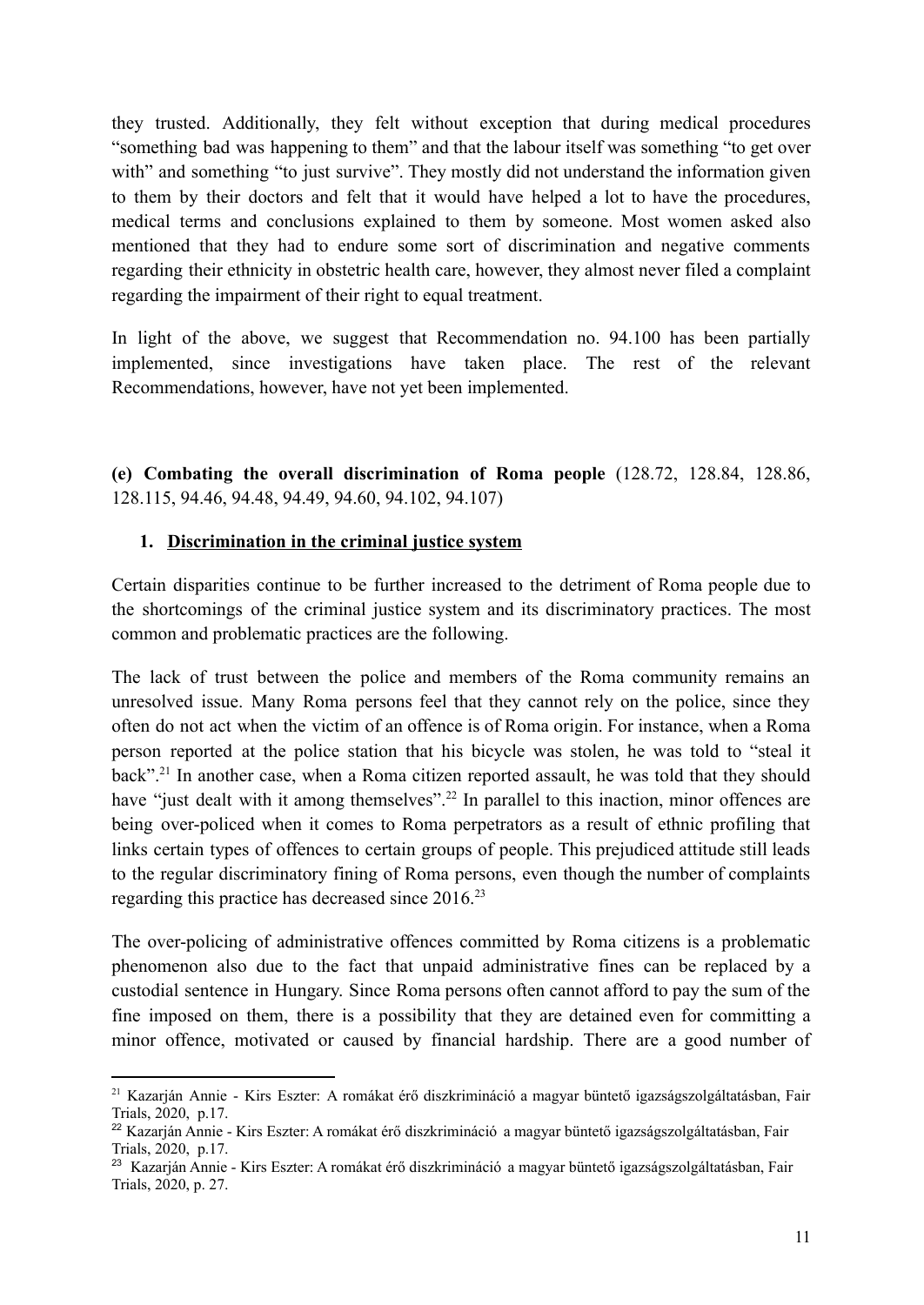examples for this harmful practice, a typical one for instance was when a Roma man stole wood in low value to be able to heat his house and protect his children from freezing to death, the police imposed a fine of 50 thousand HUF on him. Naturally he was unable to pay the fine and due to his work schedule he was unable to attend community services as well. Therefore, he had to spend 10 days in detention.<sup>24</sup>

### **2. Municipal regulations punishing poor living conditions**

A change has taken place in the municipal regulations that we find problematic: countless municipalities adopt local regulations that sanction poor living conditions. The declared aim of such regulations is to ensure public safety and public order, however, the specific provisions often exceed the scope of these legitimate goals. In many instances, municipalities sanction the poor sanitary conditions of private properties, making site visits possible for the authorities inside the homes of the people concerned. These provisions also make it possible for municipalities to impose administrative sanctions on people whose homes are not tidy or well-organised enough. The HCLU finds that these provisions amount to a gross violation of the rights of persons concerned - mainly poor Roma people living in unsatisfactory conditions. They leave space for the harassment of the poorest and most vulnerable persons who are unable to maintain a sanitary and clean household, but in no way pose a threat to either the public safety or public order.

## **3. Weakened access to justice<sup>25</sup>**

## **3.1. Obstacles to challenging administrative decisions**

In March 2020, a revision of the legal environment regarding administrative decisions took place, causing a palpable step back in the enforcement of rights regarding all citizens, but in its effects especially members of vulnerable groups - and among them, members of the Roma community. The possibility of appeal to the second instance authority against administrative decisions was withdrawn from the relevant Act, meaning that the only possible way to challenge administrative decisions, is before court. This even stands for decisions removing children from their families: if the parents (who are often members of the most vulnerable groups, such as Roma people living in extreme poverty, who may even be illiterate, as demonstrated in section (b) of this submission) wish to challenge the decision ordering the removal of their children, they have to file a formal action. This in itself is an immense obstacle for many poor Roma families and makes it extremely difficult if not impossible for them to enforce their right to a legal remedy. Moreover, court procedures are expensive and although there are instances when one can get exemption from payment of court fees, the criteria for this are extremely strict. Most poor persons remain ineligible for the exemption from payment, which means that even if marginalised Roma people manage to write and file

<sup>24</sup> Szegő Dóra: A szabálysértési elzárás az elzárást töltő, sérülékeny csoportba tartozó elkövetők szemszögéből, Foresee Kutatócsoport, 2016, p. 11.

<sup>&</sup>lt;sup>25</sup> Submission by the Hungarian Civil Liberties Union regarding the sixth report of Hungary to the European Commission against Racism and Intolerance (ECRI) 2020, Access to justice and rights, p. 3.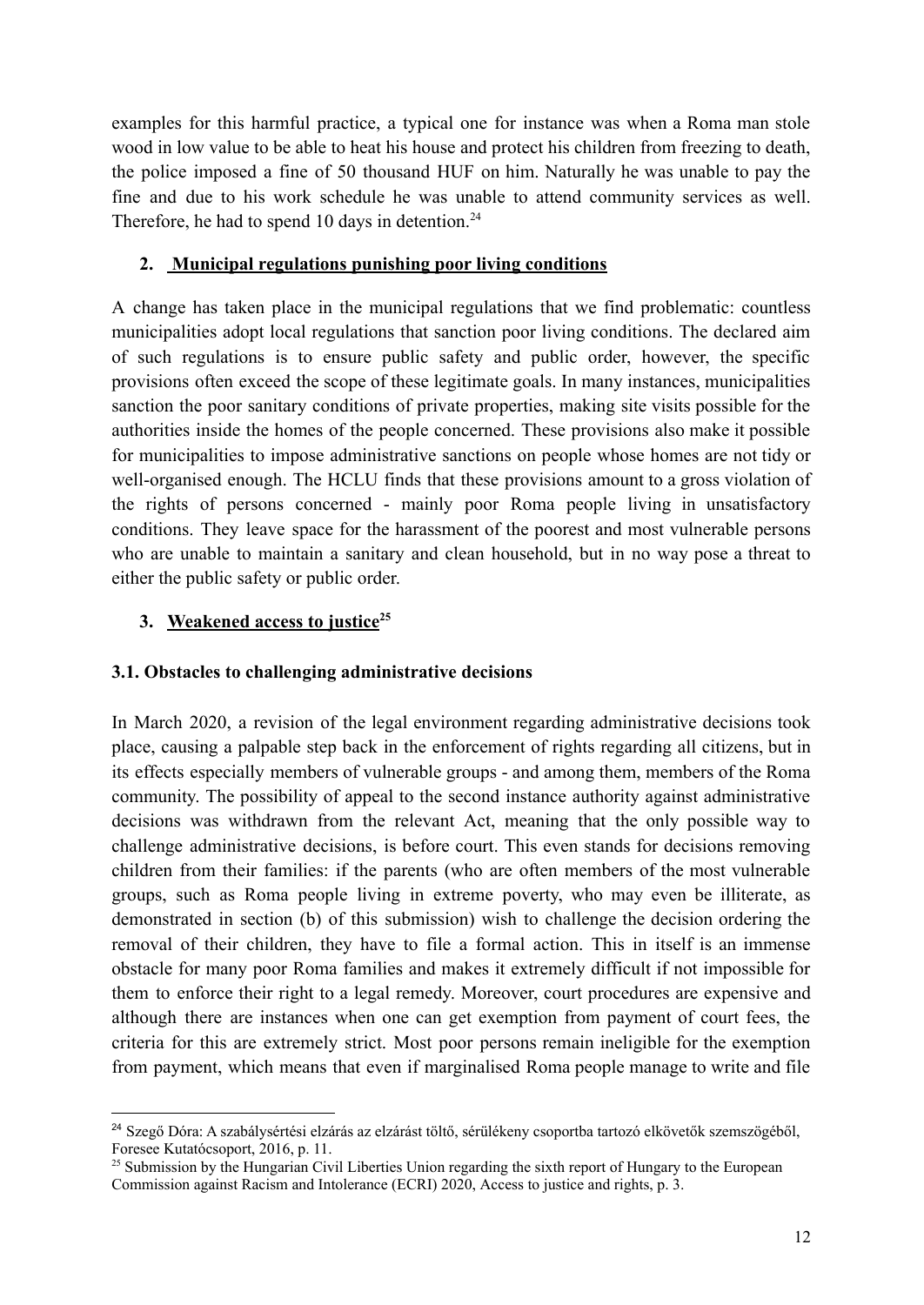a formal action to court, the court fees create additional and at times insurmountable hardships for them.

### **3.2. The ineffectiveness of State legal aid services**

Roma persons subject to criminal proceedings are highly distrustful in the criminal justice system.<sup>26</sup> One of the factors largely contributing to their distrust is the lack of efficient legal aid. Legal aid defence lawyers mostly fail to represent the interest of their clients effectively, which problem affects Roma persons disproportionately, as they generally cannot afford to pay for a defence lawyer and are exceedingly exposed to the shortcomings of state legal aid. Mostly, legal aid defence lawyers fail to share the necessary information with their client, as they often do not even contact the client and send their clerks to court instead of showing up personally. Even if they manage to be present in the courtroom, they are often utterly unprepared, they do not have any documentation regarding the case and only see the relevant evidence minutes before the court is in session.<sup>27</sup> These defects are likely to determine the use of coercive measures, the outcome of the criminal proceedings and the rigor of the sentences imposed, leaving most Roma persons without effective protection and legal expertise in the courtroom.

The state legal aid service is not accessible in practice. A reform of the system was ongoing last year but we have no information about its results yet.

### **3.3. The ineffectiveness of the Commissioner for Fundamental Rights of Hungary**<sup>28</sup>

In October 2019, the Sub-Committee on Accreditation (SCA) of the Global Alliance of National Human Rights Institutions (GANHRI) deferred the review of the status of Hungary's Commissioner for Fundamental Rights (the Ombudsperson) as a national human rights institution (NHRI). The reasons for the deferral included that the Commissioner's selection process was "not sufficiently broad and transparent", and that the Commissioner as a national human rights institution had "not demonstrated adequate efforts in addressing all human rights issues, nor has it spoken out in a manner that promotes and protects all human rights". SCA's 2019 report detected a serious lack of action regarding the rights of the Roma community in particular.

This destructive inaction is clearly demonstrated in section (b) above with regard to the Gyöngyöspata case. We would like to add that offensive, generalizing statements about the members of the German minority in Hungary in an online show were made around the same time as the statements questioning the legitimacy of the Gyöngyöspata judgment by high-ranking politicians. The Deputy Commissioner for the Rights of National Minorities issued a statement that it would launch an investigation into both of these cases around the

<sup>26</sup> Kazarján Annie - Kirs Eszter: A romákat érő diszkrimináció a magyar büntető igazságszolgáltatásban, Fair Trials, 2020, p. 31.

<sup>27</sup> Kazarján Annie - Kirs Eszter: A romákat érő diszkrimináció a magyar büntető igazságszolgáltatásban, Fair Trials, 2020, p. 36.

<sup>&</sup>lt;sup>28</sup> Shadow Report to the Ganhri Sub-Committee on Accreditation on the Activities and Independence of the Commissioner for Fundamental Rights of Hungary in Light of the Requirements Set for National Human Rights Institutions, 2021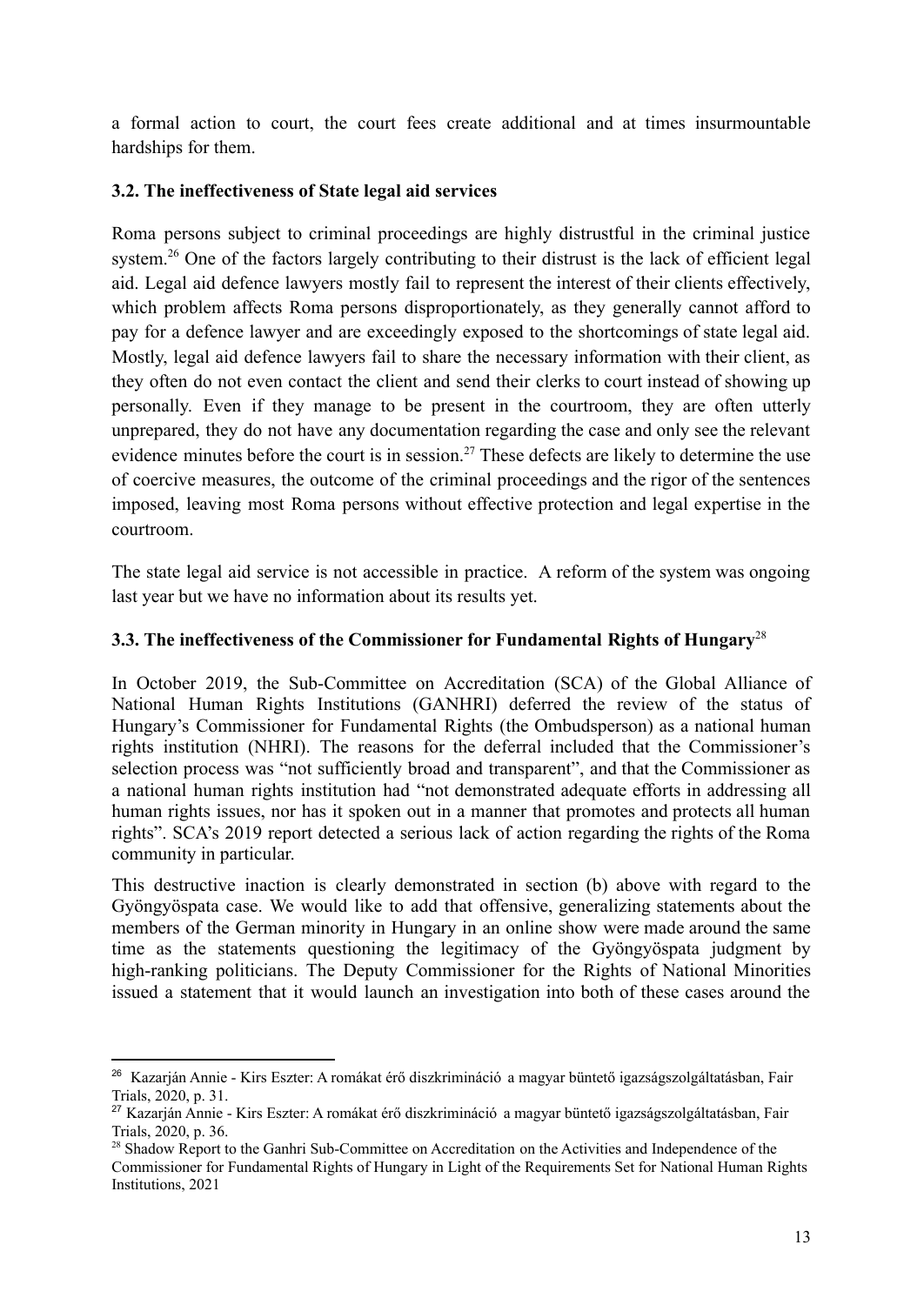same time. However, the Deputy Commissioner issued a general comment<sup>29</sup> only with regard to the statements attacking the German minority and has not so much as commented on the degrading and inciting public statements of governing party politicians with regard to the Gyöngyöspata case to date. In spite of the unambiguously discriminatory elements of both the public statements and the legislative changes regarding this case, the Commissioner failed to address the problem or take any adequate steps needed.

Furthemore, despite the detrimental effects the pandemic has had on Roma communities as explained in section (a), the Commissioner remained utterly silent and inactive in this matter. Although the Ombudsperson issued a statement<sup>30</sup> in March 2020 claiming that its Office would "continuously analyse" the effects of the pandemic with special attention to members of vulnerable groups,<sup>31</sup> the Deputy Commissioner issued a general comment<sup>32</sup> in this regard only in February 2021. We would like to add that the document is dated back to November 2020 despite the fact that it was first disclosed in February 2021. Albeit the general comment stresses that special attention should be paid to minorities living in poverty and segregation with regard to the pandemic, the document was not publicly communicated at any point, rather the contrary: it was hidden from the public eye to the extent that its publication was almost undetectable even for HCLU, an NGO specialising in the field of discrimination and aiming to monitor the repercussions the pandemic has on Roma segregations specifically. Naturally, this means that the general comment was completely unnoticeable for anyone less involved in this particular issue. Although the general comment makes some important observations, the single related recommendation to the government set out in the document is excessively soft and general.

### **3.4. The fusion of the Equal Treatment Authority into the Commissioner for Fundamental Rights**

In our experience, the Equal Treatment Authority (ETA) worked quite effectively in the past. A seemingly alarming development however, is that as of 1st January 2021 the institution of ETA has been abolished, leaving the Commissioner for Fundamental Rights of Hungary to take over on its competences. This in our view is a very disturbing development not only due to the circumstances mentioned in section III. above, but also due to the fact that the Ombudsman's A status as a human rights institution is currently under revision by the UN Human Right Committee.<sup>33</sup>

What makes this institutional change even more worrisome is that fact that the network of equal treatment consultants has also been eradicated - or at least it seems that way at the moment. We found this initiative forward-looking and valuable, as the network of equal treatment consultants were responsible for the promotion of legal proceedings regarding

<sup>30</sup> <sup>29</sup> General Comment no. 5/2020 on the Offensive Statements Regarding the German Minority of Hungary, https://bit.ly/3bRQkm1

<sup>31</sup> [http://www.ajbh.hu/kozlemenyek/-/content/qzyKPkTyQAvM/az-alapveto-jogok-biztosanak-es-helyetteseinek-ko](http://www.ajbh.hu/kozlemenyek/-/content/qzyKPkTyQAvM/az-alapveto-jogok-biztosanak-es-helyetteseinek-kozlemen-1) [zlemen-1](http://www.ajbh.hu/kozlemenyek/-/content/qzyKPkTyQAvM/az-alapveto-jogok-biztosanak-es-helyetteseinek-kozlemen-1)

[http://www.ajbh.hu/kozlemenyek/-/content/qzyKPkTyQAvM/az-alapveto-jogok-biztosanak-es-helyetteseinek-ko](http://www.ajbh.hu/kozlemenyek/-/content/qzyKPkTyQAvM/az-alapveto-jogok-biztosanak-es-helyetteseinek-kozlemen-1) [zlemen-1](http://www.ajbh.hu/kozlemenyek/-/content/qzyKPkTyQAvM/az-alapveto-jogok-biztosanak-es-helyetteseinek-kozlemen-1).

<sup>&</sup>lt;sup>32</sup> General Comment no. 4/2020 on the Effects of the Pandemic on Ethnic Minorities, https://bit.ly/3sBGawM

<sup>33</sup> https://civilizacio.net/en/news-blog/abolishingtheequaltreatmentauthority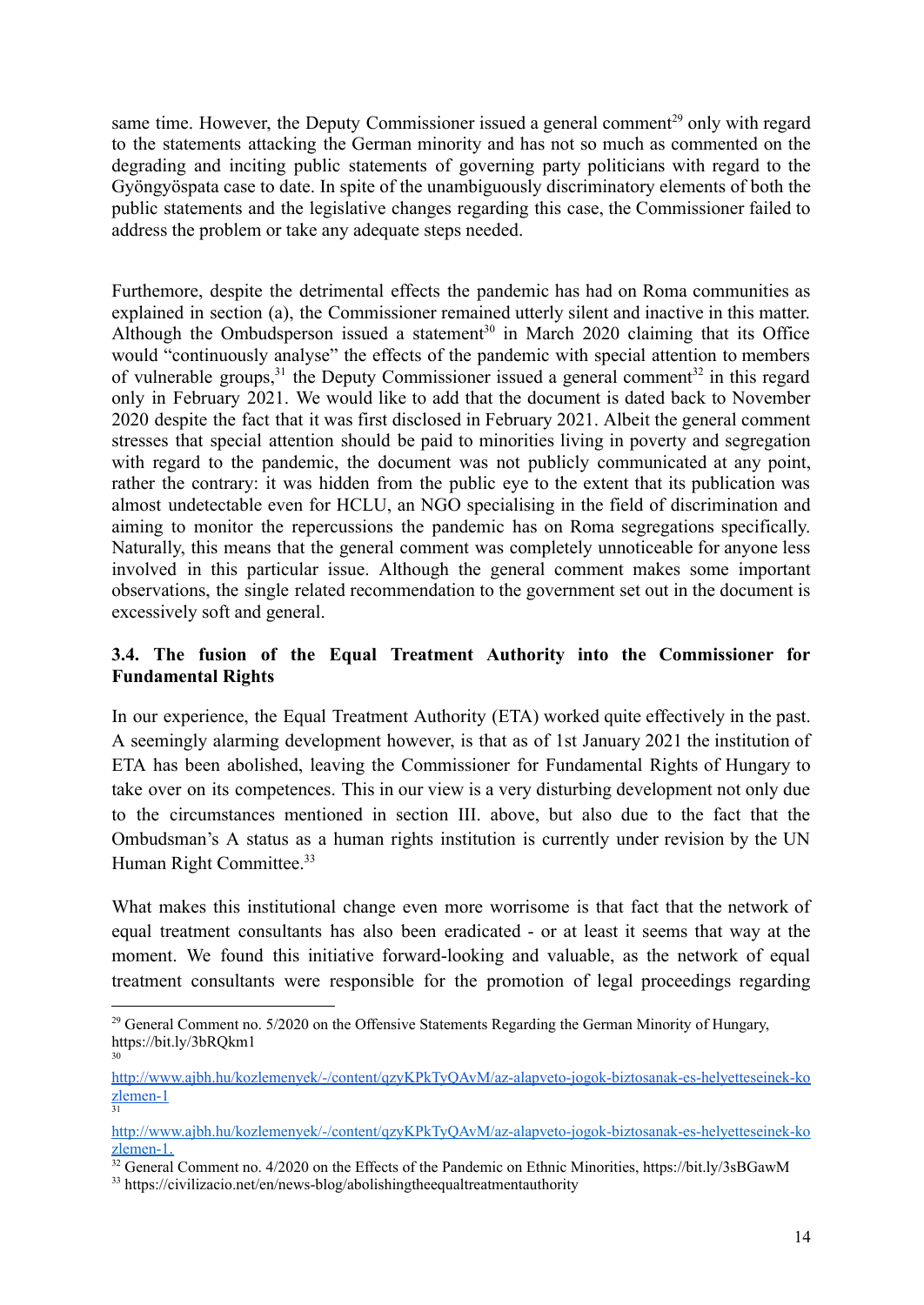discrimination cases locally, outside the capital. This entailed that anyone concerned could reach out to a consultant (a lawyer) working in the provincial capital of their county and ask for their help free of charge. The eradication of this network is a big step back in the enforcement of the right to equal treatment.

In light of the above, we suggest that the Recommendations relevant to this section have not been implemented so far. We would also like to stress the fact that the developments regarding the Equal Treatment Authority seem to be explicitly contrary to Recommendation no. 94.60.

## **Annex: Table containing the thematically clustered Recommendations from the previous two cycles**

| <b>Repeated Recommendations</b>                                  |                                                                                                                                                                                                                                                             |  |
|------------------------------------------------------------------|-------------------------------------------------------------------------------------------------------------------------------------------------------------------------------------------------------------------------------------------------------------|--|
| Combating<br>the overall<br>discriminatio<br>n of Roma<br>people |                                                                                                                                                                                                                                                             |  |
| A/HRC/33/9                                                       | 128.72 Step up the efforts to combat all forms of discrimination and favour equality<br>of opportunities and treatment, with special care and attention to those who are in a<br>more vulnerable situation, such as persons belonging to the Roma community |  |
| A/HRC/33/9                                                       | 128.84 Undertake further steps to promote efforts to overcome residual social<br>discrimination against Roma and other ethnic minorities                                                                                                                    |  |
| A/HRC/33/9                                                       | 128.86 Strengthen its efforts to promote tolerance and cultural understanding of the<br>Roma population in the aim of eliminating discrimination including in regard to<br>access to education and employment and participation in politics                 |  |
| A/HRC/33/9                                                       | 128.115 Enhance its efforts to prevent and root out all kind of national and ethnic<br>intolerance, as well as condemn any incitement to ethnic and religious hatred and<br>hate speech against the Roma in particular                                      |  |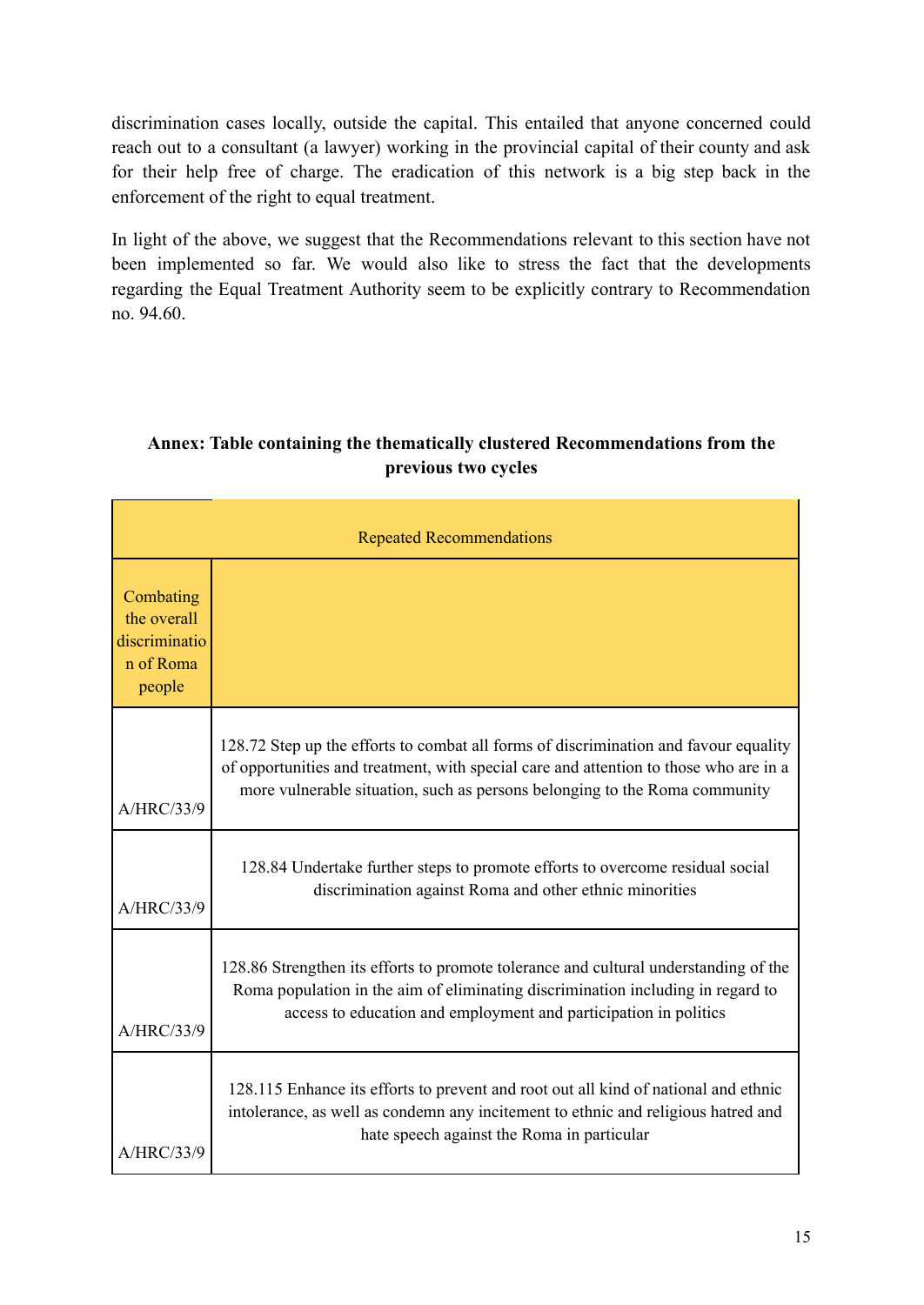| A/HRC/18/17                            | 94.46. Take effective measures to curb racial hatred and discrimination against the<br>Roma population                                                                                                                                                                                                                             |
|----------------------------------------|------------------------------------------------------------------------------------------------------------------------------------------------------------------------------------------------------------------------------------------------------------------------------------------------------------------------------------|
| A/HRC/18/17                            | 94.48. Strengthen measures directed towards the protection from discrimination and<br>further integration of the Roma                                                                                                                                                                                                              |
| A/HRC/18/17                            | 94.49. Take concrete and stern action to ensure equal treatment for all in the society,<br>in particular to remove de facto discrimination against Roma people                                                                                                                                                                     |
| A/HRC/18/17                            | 94.102. Intensify the fight against prejudices towards minority groups, the Roma in<br>particular                                                                                                                                                                                                                                  |
| A/HRC/18/17                            | 94.107. Take further measures to ensure that Roma people fully enjoy their human<br>rights, including by preventing and combating discrimination and racially motivated<br>crimes against Roma people                                                                                                                              |
| Discriminati<br>on of Roma<br>children |                                                                                                                                                                                                                                                                                                                                    |
| A/HRC/33/9                             | 128.94 Include specific components in public policies and budgets to address the<br>needs of persons belonging to minorities, including Roma women and children                                                                                                                                                                    |
| A/HRC/33/9                             | 128.95 Adopt more policies and allocate more resources specifically directed<br>towards Roma women and children                                                                                                                                                                                                                    |
| A/HRC/18/17                            | 94.41. Intensify efforts to combat all forms of discrimination to make effective the<br>equality of opportunities and treatment among all inhabitants in its territory, with<br>particular care and attention to women and children who are in the situation of more<br>vulnerability, such as those who belong to the Roma people |
| Discriminati<br>on of Roma<br>women    |                                                                                                                                                                                                                                                                                                                                    |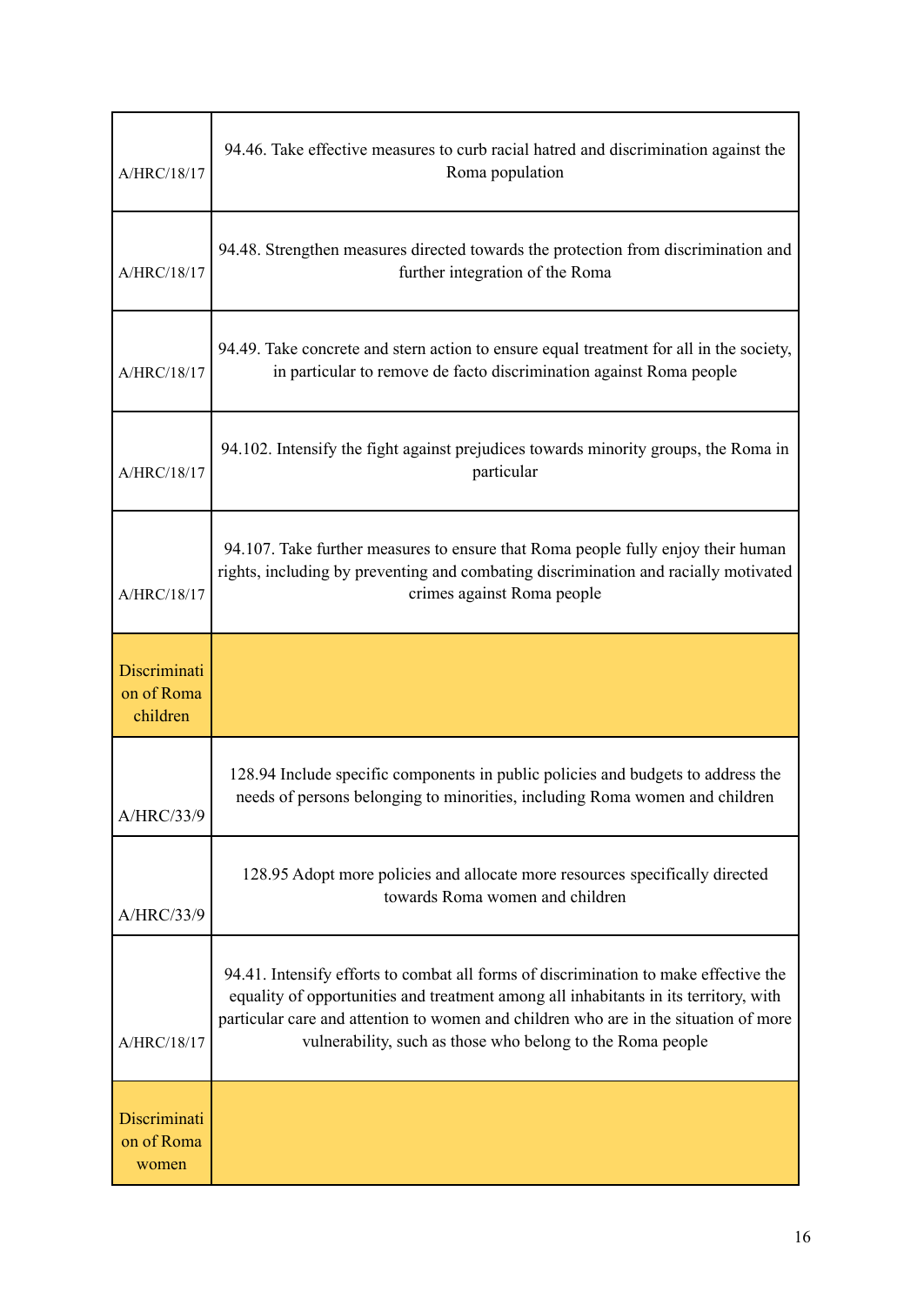| A/HRC/33/9                                      | 128.54 Take effective measures to address the needs of women belonging to<br>minorities, such as Roma women, in order to eliminate all forms of discrimination<br>against them                                                                                                                                                     |
|-------------------------------------------------|------------------------------------------------------------------------------------------------------------------------------------------------------------------------------------------------------------------------------------------------------------------------------------------------------------------------------------|
| A/HRC/33/9                                      | 128.171 Take further steps to ensure better labour market access and access to basic<br>social and health services for marginalized women, including women with<br>disabilities, Roma women and migrant women                                                                                                                      |
| A/HRC/18/17                                     | 94.41. Intensify efforts to combat all forms of discrimination to make effective the<br>equality of opportunities and treatment among all inhabitants in its territory, with<br>particular care and attention to women and children who are in the situation of more<br>vulnerability, such as those who belong to the Roma people |
| Impacts of<br>Covid-19                          |                                                                                                                                                                                                                                                                                                                                    |
| A/HRC/33/9                                      | 128.85 Take effective steps to end discrimination against Roma in education, health,<br>employment, housing and access to services with a special focus on ending<br>continued segregation of Roma children at schools                                                                                                             |
| A/HRC/33/9                                      | 128.88 Take further steps to eliminate discrimination against the Roma population,<br>especially in the field of education, health, employment, housing and access to<br>services                                                                                                                                                  |
| A/HRC/18/17                                     | 94.106. Place special emphasis on addressing the socio-economic disadvantages of<br>the Roma, particularly in the areas of employment, education, housing and access to<br>health services. Segregation in school should be eliminated through both incentives<br>and sufficient penalty in case of violation                      |
| A/HRC/18/17                                     | 94.110. Strengthen its efforts to improve the social, political, living, and health<br>conditions for Romani citizens through legal, administrative and socioeconomic<br>means                                                                                                                                                     |
| Intolerance<br>promoted by<br>the<br>Government |                                                                                                                                                                                                                                                                                                                                    |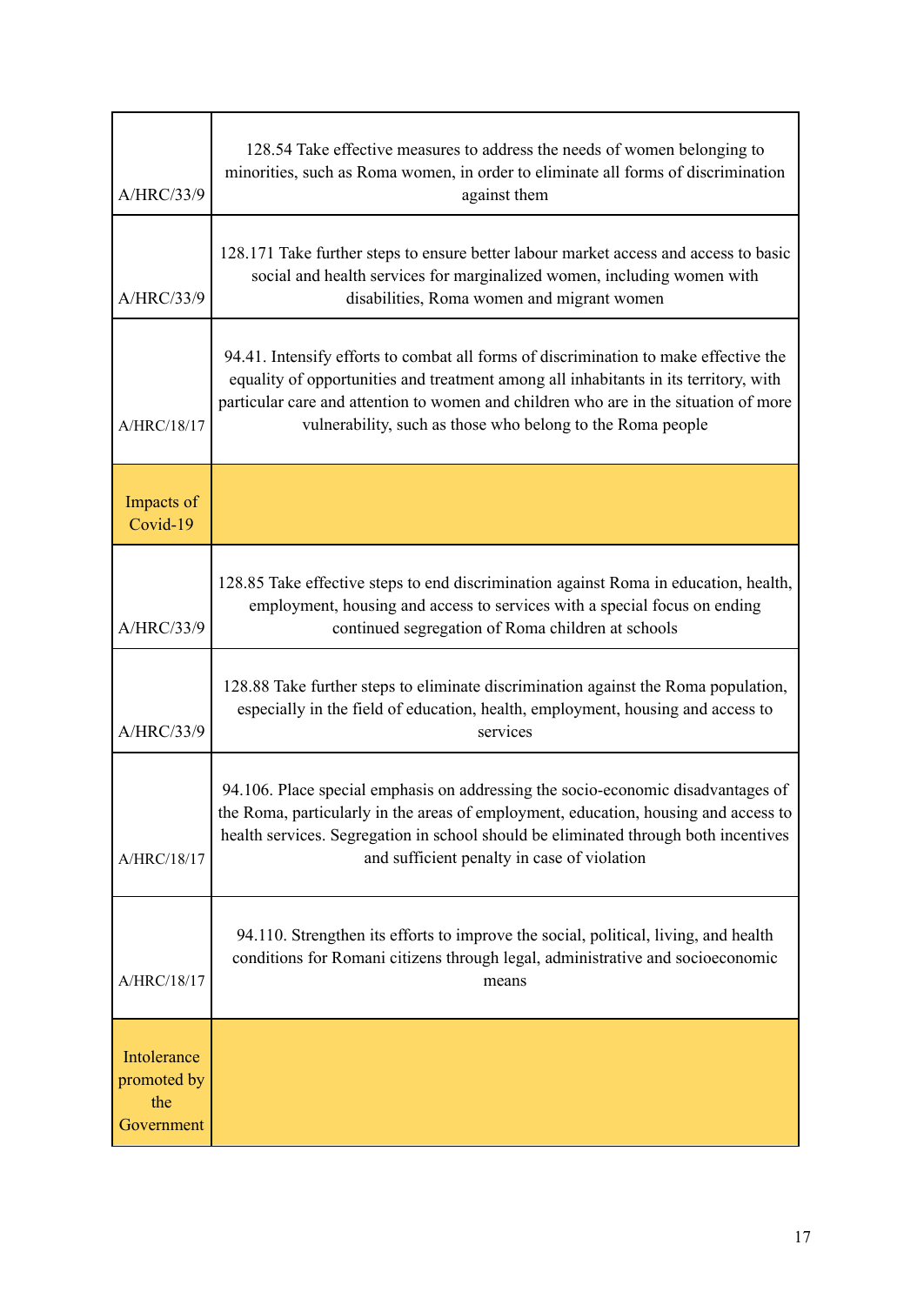| A/HRC/33/9                                      | 128.70 Take all necessary measures to eliminate racial discrimination and<br>segregation of Roma in education                                                                                                                               |  |
|-------------------------------------------------|---------------------------------------------------------------------------------------------------------------------------------------------------------------------------------------------------------------------------------------------|--|
| A/HRC/33/9                                      | 128.86 Strengthen its efforts to promote tolerance and cultural understanding of the<br>Roma population in the aim of eliminating discrimination including in regard to<br>access to education and employment and participation in politics |  |
| A/HRC/33/9                                      | 128.115 Enhance its efforts to prevent and root out all kind of national and ethnic<br>intolerance, as well as condemn any incitement to ethnic and religious hatred and<br>hate speech against the Roma in particular                      |  |
| A/HRC/18/17                                     | 94.55. Continue its efforts to achieve full social integration of minorities, especially<br>the Roma and take urgent measures to combat and prevent racist incidents and hate<br>crimes                                                     |  |
| A/HRC/18/17                                     | 94.102. Intensify the fight against prejudices towards minority groups, the Roma in<br>particular                                                                                                                                           |  |
| Recommendations from the second cycle           |                                                                                                                                                                                                                                             |  |
| Discriminati<br>on of Roma<br>women             |                                                                                                                                                                                                                                             |  |
| A/HRC/33/9                                      | 128.95 Adopt more policies and allocate more resources specifically directed<br>towards Roma women and children                                                                                                                             |  |
| Intolerance<br>promoted by<br>the<br>Government |                                                                                                                                                                                                                                             |  |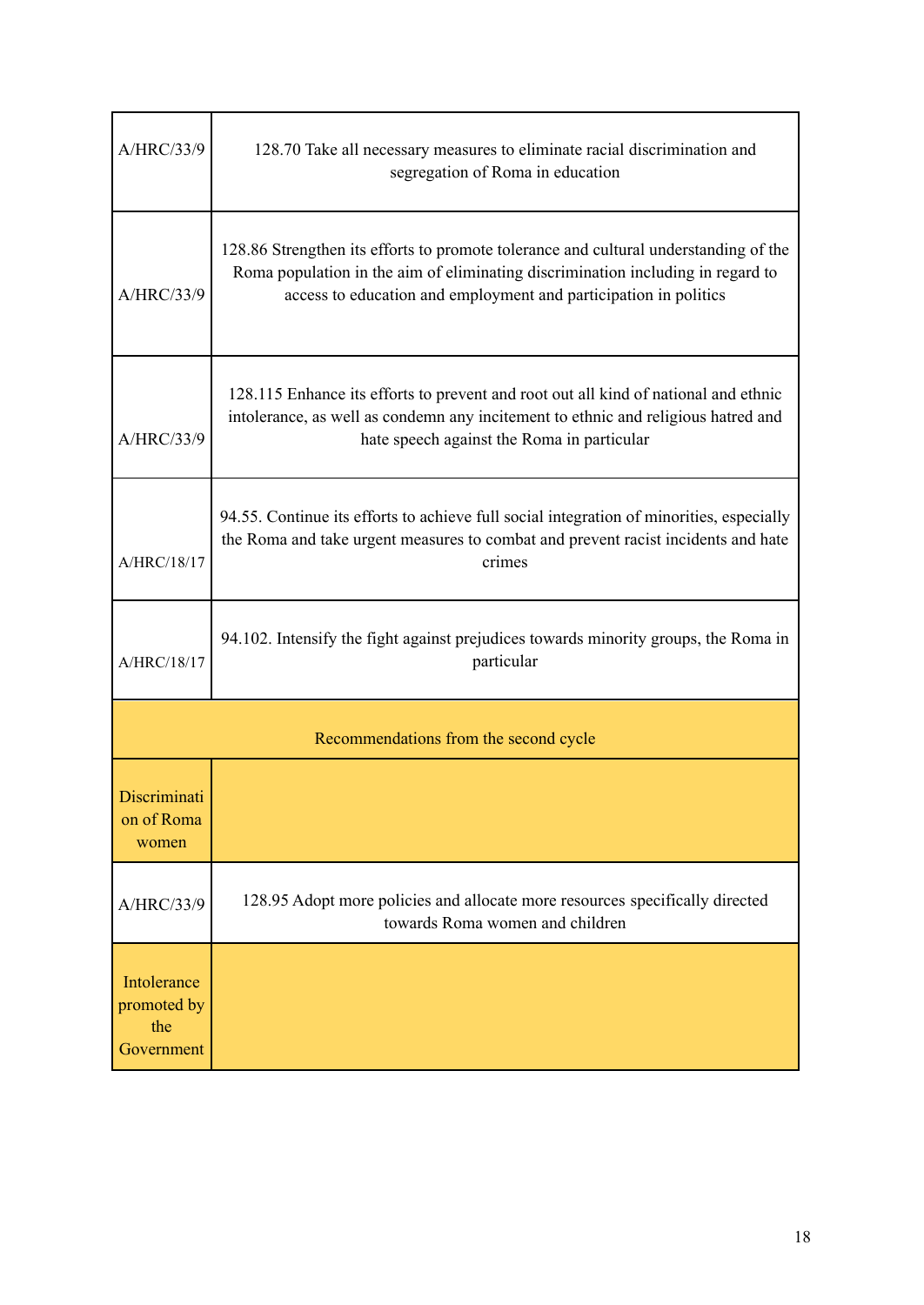| A/HRC/33/9                                                       | 128.98 Intensify national efforts to prevent and eliminate all manifestations of<br>anti-Semitism and take resolute measures to condemn hate speech, including<br>against Roma                                                                                                                |  |
|------------------------------------------------------------------|-----------------------------------------------------------------------------------------------------------------------------------------------------------------------------------------------------------------------------------------------------------------------------------------------|--|
| A/HRC/33/9                                                       | 128.109 Further step up efforts to publicly condemn hate speech, including against<br>Roma                                                                                                                                                                                                    |  |
| Recommendations from the first cycle                             |                                                                                                                                                                                                                                                                                               |  |
| Combating<br>the overall<br>discriminatio<br>n of Roma<br>people |                                                                                                                                                                                                                                                                                               |  |
| A/HRC/18/17                                                      | 94.60. Continue to be committed, via its Equal Treatment Authority, to implement<br>and train its citizens as regards to equal treatment for all, and to eradicate violence<br>and discrimination against women and offer greater protection and equal<br>opportunities to the Roma community |  |
| Discriminati<br>on of Roma<br>children                           |                                                                                                                                                                                                                                                                                               |  |
| A/HRC/18/17                                                      | 94.95. Commit to improving school results of Roma pupils by 2015                                                                                                                                                                                                                              |  |
| Discriminati<br>on of Roma<br>women                              |                                                                                                                                                                                                                                                                                               |  |
| A/HRC/18/17                                                      | 94.100. Investigate, and in the future prevent, cases mentioned by CESCR of the<br>denied access of Roma to health services and their segregation in hospitals,<br>including the existence of separate maternity wards for Roma women in some<br>hospitals                                    |  |